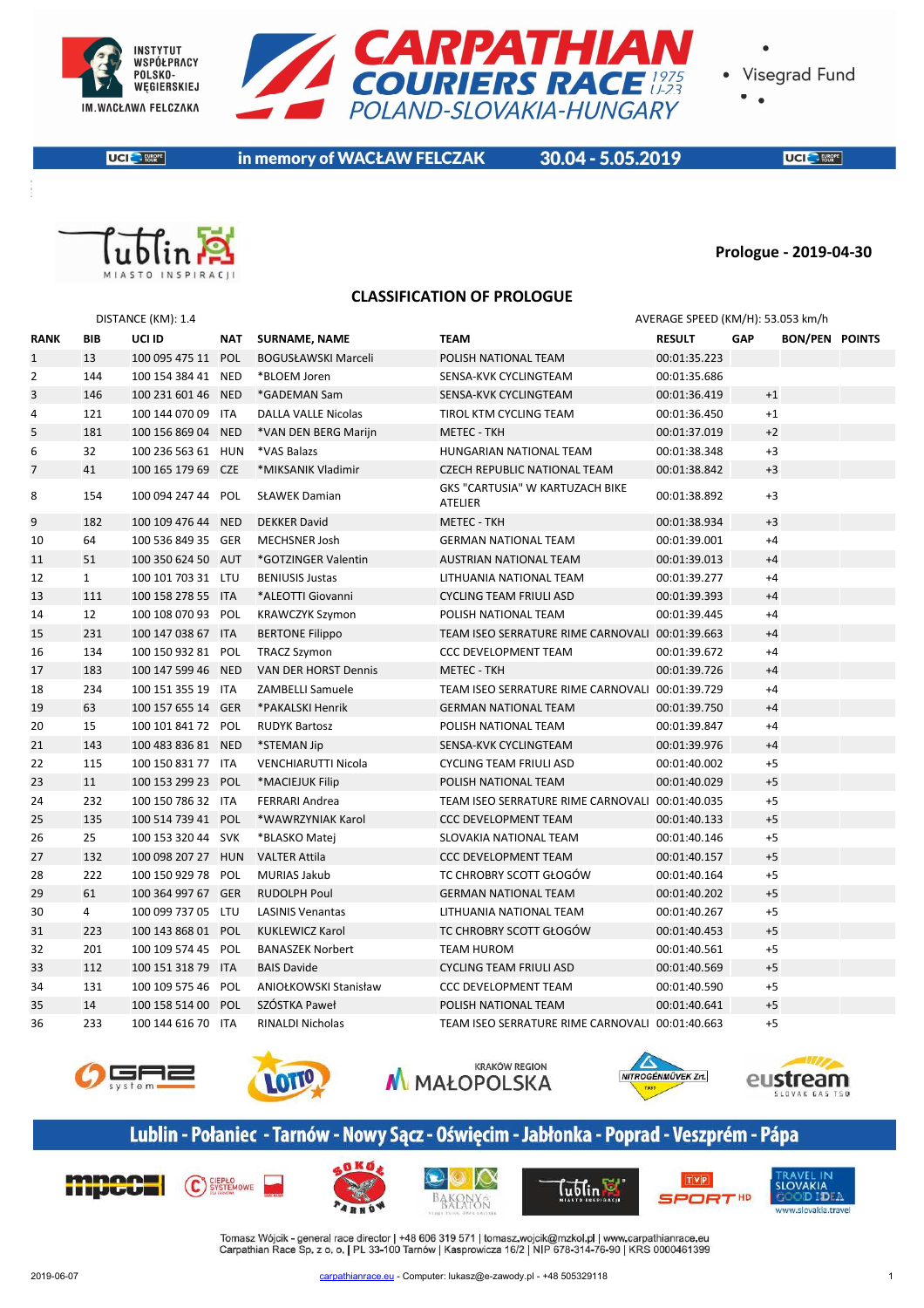

**UCI** EUROPE

37 221 100 158 506 89 POL \*GIERACKI Patryk



• Visegrad Fund

|     |                             | POLAND-SLOVAKIA-HUNGARY        |              |                         |
|-----|-----------------------------|--------------------------------|--------------|-------------------------|
|     |                             |                                |              |                         |
|     | in memory of WACŁAW FELCZAK | 30.04 - 5.05.2019              |              | UCI <sup>O</sup> FURGPE |
| L   | *GIERACKI Patryk            | TC CHROBRY SCOTT GŁOGÓW        | 00:01:40.780 | $+5$                    |
| L   | <b>BUDZIŃSKI Tomasz</b>     | <b>TEAM HUROM</b>              | 00:01:40.890 | $+5$                    |
| L   | <b>BUDZIŃSKI Marcin</b>     | <b>TEAM HUROM</b>              | 00:01:41.045 | $+6$                    |
| D   | *LEEMREIZE Gijs             | SENSA-KVK CYCLINGTEAM          | 00:01:41.215 | $+6$                    |
| T   | <b>KOLB Stefan</b>          | <b>AUSTRIAN NATIONAL TEAM</b>  | 00:01:41.282 | $+6$                    |
| < l | *VARHANOVSKY Jakub          | SLOVAKIA NATIONAL TEAM         | 00:01:41.402 | $+6$                    |
| D.  | <b>RUIJMGAARD Yentl</b>     | WIELERPLOEG GROOT AMSTERDAM    | 00:01:41.521 | $+6$                    |
| < . | *KUBIS Lukas                | SLOVAKIA NATIONAL TEAM         | 00:01:41.558 | $+6$                    |
| N   | SZOELLOSI Ferenc            | <b>HUNGARIAN NATIONAL TEAM</b> | 00:01:41.576 | $+6$                    |
| L   | *KORDUS Kamil               | KK TARNOVIA TARNOWO PODGÓRNE   | 00:01:41.665 | $+6$                    |
| D   | <b>KROEZE Thimo</b>         | WIELERPLOEG GROOT AMSTERDAM    | 00:01:41.673 | $+6$                    |
| L   | *KUŚ Adam                   | <b>TEAM HUROM</b>              | 00:01:41.779 | $+6$                    |
| D.  | *VAN DER TUUK Danny         | <b>METEC - TKH</b>             | 00:01:41.966 | $+6$                    |
| D.  | *DE BLOM Bastiaan           | SENSA-KVK CYCLINGTEAM          | 00:01:42.025 | $+7$                    |
|     | <b>ADOMAITIS Rojus</b>      | <b>IITHUANIA NATIONAI TFAM</b> | 00.01.42126  | $+7$                    |

| 38 | 204            | 100 098 830 68 POL | <b>BUDZIŃSKI Tomasz</b> | <b>TEAM HUROM</b>                                 | 00:01:40.890 | $+5$ |
|----|----------------|--------------------|-------------------------|---------------------------------------------------|--------------|------|
| 39 | 203            | 100 110 268 60 POL | <b>BUDZIŃSKI Marcin</b> | <b>TEAM HUROM</b>                                 | 00:01:41.045 | $+6$ |
| 40 | 141            | 100 233 764 75 NED | *LEEMREIZE Gijs         | SENSA-KVK CYCLINGTEAM                             | 00:01:41.215 | $+6$ |
| 41 | 52             | 100 350 527 50 AUT | <b>KOLB Stefan</b>      | <b>AUSTRIAN NATIONAL TEAM</b>                     | 00:01:41.282 | $+6$ |
| 42 | 24             | 100 109 677 51 SVK | *VARHANOVSKY Jakub      | SLOVAKIA NATIONAL TEAM                            | 00:01:41.402 | $+6$ |
| 43 | 214            | 100 148 424 95 NED | <b>RUIJMGAARD Yentl</b> | WIELERPLOEG GROOT AMSTERDAM                       | 00:01:41.521 | $+6$ |
| 44 | 23             | 100 234 791 35 SVK | *KUBIS Lukas            | SLOVAKIA NATIONAL TEAM                            | 00:01:41.558 | $+6$ |
| 45 | 34             | 100 107 853 70 HUN | SZOELLOSI Ferenc        | HUNGARIAN NATIONAL TEAM                           | 00:01:41.576 | $+6$ |
| 46 | 174            | 100 158 490 73 POL | *KORDUS Kamil           | KK TARNOVIA TARNOWO PODGÓRNE                      | 00:01:41.665 | $+6$ |
| 47 | 213            | 100 228 620 72 NED | <b>KROEZE Thimo</b>     | WIELERPLOEG GROOT AMSTERDAM                       | 00:01:41.673 | $+6$ |
| 48 | 202            | 100 158 476 59 POL | *KUŚ Adam               | <b>TEAM HUROM</b>                                 | 00:01:41.779 | $+6$ |
| 49 | 185            | 100 155 985 90 NED | *VAN DER TUUK Danny     | <b>METEC - TKH</b>                                | 00:01:41.966 | $+6$ |
| 50 | 145            | 100 228 387 33 NED | *DE BLOM Bastiaan       | SENSA-KVK CYCLINGTEAM                             | 00:01:42.025 | $+7$ |
| 51 | $\overline{2}$ | 100 108 067 90 LTU | <b>ADOMAITIS Rojus</b>  | LITHUANIA NATIONAL TEAM                           | 00:01:42.126 | $+7$ |
| 52 | 224            | 100 158 481 64 POL | <b>JATCZAK Artur</b>    | TC CHROBRY SCOTT GŁOGÓW                           | 00:01:42.160 | $+7$ |
| 53 | 82             | 100 145 851 44 BLR | SAROKA Aliaksander      | BELARUSSIAN NATIONAL TEAM                         | 00:01:42.177 | $+7$ |
| 54 | 225            | 100 534 437 48 POL | *BIENIEK Damian         | TC CHROBRY SCOTT GŁOGÓW                           | 00:01:42.255 | $+7$ |
| 55 | 122            | 100 363 511 36 GER | *ENGELHARDT Felix       | TIROL KTM CYCLING TEAM                            | 00:01:42.273 | $+7$ |
| 56 | 191            | 100 153 322 46 SLO | *CEMAZAR Nik            | <b>CYCLING TEAM KRANJ</b>                         | 00:01:42.294 | $+7$ |
| 57 | 184            | 100 233 355 54 NED | *MARSMAN Tim            | <b>METEC - TKH</b>                                | 00:01:42.343 | $+7$ |
| 58 | 151            | 100 155 596 89 POL | *WISZNIEWSKI Kacper     | GKS "CARTUSIA" W KARTUZACH BIKE<br><b>ATELIER</b> | 00:01:42.452 | $+7$ |
| 59 | 155            | 100 142 444 32 POL | <b>KAISER Adrian</b>    | GKS "CARTUSIA" W KARTUZACH BIKE<br><b>ATELIER</b> | 00:01:42.581 | $+7$ |
| 60 | 35             | 100 110 007 90 HUN | *OROSZ Gergo            | HUNGARIAN NATIONAL TEAM                           | 00:01:42.633 | $+7$ |
| 61 | 161            | 100 460 382 04 SVK | *LISKA Andrej           | TJ SLAVIA SG TRENCIN                              | 00:01:42.686 | $+7$ |
| 62 | 123            | 100 101 967 04 AUT | <b>FRIEDRICH Marco</b>  | TIROL KTM CYCLING TEAM                            | 00:01:42.729 | $+7$ |
| 63 | 241            | 100 097 260 50 POL | STANISZEWSKI Daniel     | KS POGOŃ PUŁAWY                                   | 00:01:42.835 | $+7$ |
| 64 | 215            | 100 154 392 49 NED | *WEULINK Meindert       | WIELERPLOEG GROOT AMSTERDAM                       | 00:01:42.889 | $+7$ |
| 65 | 172            | 100 524 944 61 POL | *ŁAMASZEWSKI Jan        | KK TARNOVIA TARNOWO PODGÓRNE                      | 00:01:43.060 | $+8$ |
| 66 | 124            | 100 153 296 20 AUT | *GAMPER Florian         | TIROL KTM CYCLING TEAM                            | 00:01:43.076 | $+8$ |
| 67 | 53             | 100 350 852 84 AUT | <b>VERMEULEN Moran</b>  | <b>AUSTRIAN NATIONAL TEAM</b>                     | 00:01:43.094 | $+8$ |
| 68 | 173            | 100 161 452 28 POL | *BYSTRZYCKI Wojciech    | KK TARNOVIA TARNOWO PODGÓRNE                      | 00:01:43.130 | $+8$ |
| 69 | 195            | 100 175 819 39 SLO | *SKUK Luka              | <b>CYCLING TEAM KRANJ</b>                         | 00:01:43.190 | $+8$ |
| 70 | 175            | 100 101 727 55 POL | MRÓWKA Adrian           | KK TARNOVIA TARNOWO PODGÓRNE                      | 00:01:43.351 | $+8$ |
| 71 | 54             | 100 101 966 03 AUT | <b>FRIEDL Nils</b>      | <b>AUSTRIAN NATIONAL TEAM</b>                     | 00:01:43.399 | $+8$ |
| 72 | 43             | 100 107 478 83 CZE | <b>STIBINGR Matej</b>   | <b>CZECH REPUBLIC NATIONAL TEAM</b>               | 00:01:43.430 | $+8$ |
| 73 | 242            | 100 158 482 65 POL | <b>KLOC Dawid</b>       | KS POGOŃ PUŁAWY                                   | 00:01:43.567 | $+8$ |
| 74 | 211            | 100 226 811 09 NED | *BROEX Victor           | WIELERPLOEG GROOT AMSTERDAM                       | 00:01:43.652 | $+8$ |
| 75 | 114            | 100 150 822 68 ITA | <b>ORLANDI Massimo</b>  | <b>CYCLING TEAM FRIULI ASD</b>                    | 00:01:43.912 | $+8$ |
| 76 | 3              | 100 153 282 06 LTU | *MASIULIS Denas         | LITHUANIA NATIONAL TEAM                           | 00:01:44.016 | $+9$ |
| 77 | 22             | 100 097 706 11 SVK | <b>OROS Samuel</b>      | SLOVAKIA NATIONAL TEAM                            | 00:01:44.116 | $+9$ |
| 78 | 125            | 100 159 207 14 ITA | *EL GOUZI Omar          | TIROL KTM CYCLING TEAM                            | 00:01:44.315 | $+9$ |
| 79 | 235            | 100 144 055 91 ITA | ZANDOMENEGHI Simone     | TEAM ISEO SERRATURE RIME CARNOVALI 00:01:44.475   |              | $+9$ |
| 80 | 91             | 100 111 452 80 UKR | SHCHERBAN Vladyslav     | UKRAINIAN NATIONAL TEAM                           | 00:01:44.541 | $+9$ |
|    |                |                    |                         |                                                   |              |      |











# Lublin - Połaniec - Tarnów - Nowy Sącz - Oświęcim - Jabłonka - Poprad - Veszprém - Pápa











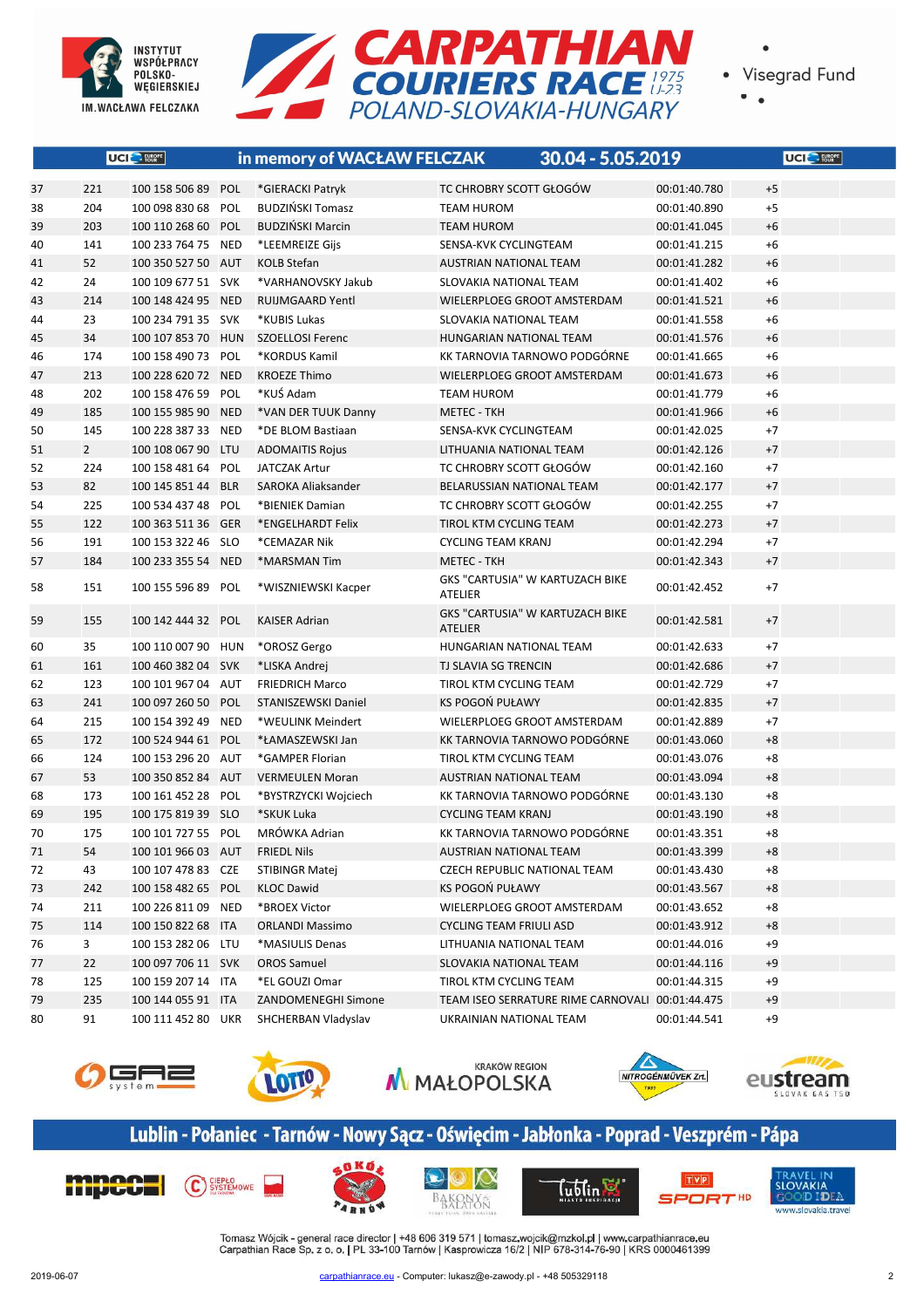



 $\bullet$ 

|     |     | UCI <sup>C</sup> FURGPE |            | in memory of WACŁAW FELCZAK |                                                   | 30.04 - 5.05.2019 | UCI <sup>O</sup> FURPE |
|-----|-----|-------------------------|------------|-----------------------------|---------------------------------------------------|-------------------|------------------------|
| 81  | 212 | 100 159 041 42 NED      |            | *APPELMAN Stefan            | WIELERPLOEG GROOT AMSTERDAM                       | 00:01:44.630      | $+9$                   |
| 82  | 42  | 100 912 115 08 CZE      |            | *BARTA Tomas                | <b>CZECH REPUBLIC NATIONAL TEAM</b>               | 00:01:44.679      | $+9$                   |
| 83  | 83  | 100 605 454 61          | <b>BLR</b> | *BELKO Dmitryi              | BELARUSSIAN NATIONAL TEAM                         | 00:01:44.744      | $+9$                   |
| 84  | 45  | 100 163 048 72 CZE      |            | *PROCHAZKA Michal           | <b>CZECH REPUBLIC NATIONAL TEAM</b>               | 00:01:44.778      | $+9$                   |
| 85  | 65  | 100 161 309 79          | <b>GER</b> | <b>GEBAUER Oskar</b>        | <b>GERMAN NATIONAL TEAM</b>                       | 00:01:44.792      | $+9$                   |
| 86  | 153 | 100 563 247 49          | POL        | *WENGLORZ Michał            | GKS "CARTUSIA" W KARTUZACH BIKE<br><b>ATELIER</b> | 00:01:44.821      | $+9$                   |
| 87  | 55  | 100 350 558 81 AUT      |            | *GRATZER Alexander          | <b>AUSTRIAN NATIONAL TEAM</b>                     | 00:01:45.117      | $+10$                  |
| 88  | 162 | 100 110 683 87 SVK      |            | *LISKA Daniel               | TJ SLAVIA SG TRENCIN                              | 00:01:45.239      | $+10$                  |
| 89  | 93  | 100 892 401 82 UKR      |            | *KANAKA Marian              | UKRAINIAN NATIONAL TEAM                           | 00:01:45.309      | $+10$                  |
| 90  | 102 | 100 157 829 91 SVK      |            | <b>HLOZA Michal</b>         | STREDOSLOVENSKY REGION                            | 00:01:45.797      | $+10$                  |
| 91  | 113 | 100 157 229 73 ITA      |            | *AMADIO Emanuele            | <b>CYCLING TEAM FRIULI ASD</b>                    | 00:01:45.821      | $+10$                  |
| 92  | 81  | 100 143 753 80 BLR      |            | <b>VOLKAU Ilya</b>          | BELARUSSIAN NATIONAL TEAM                         | 00:01:45.960      | $+10$                  |
| 93  | 192 | 100 157 202 46 SLO      |            | <b>LAKOTA Luka</b>          | <b>CYCLING TEAM KRANJ</b>                         | 00:01:46.163      | $+11$                  |
| 94  | 94  | 100 894 701 54 UKR      |            | *KANAKA Oleh                | UKRAINIAN NATIONAL TEAM                           | 00:01:46.234      | $+11$                  |
| 95  | 44  | 100 235 673 44          | <b>CZE</b> | *KASPAR Jan                 | <b>CZECH REPUBLIC NATIONAL TEAM</b>               | 00:01:46.243      | $+11$                  |
| 96  | 5   | 100 365 896 93 LTU      |            | *KMIELIAUSKAS Rokas         | LITHUANIA NATIONAL TEAM                           | 00:01:46.375      | $+11$                  |
| 97  | 163 | 100 460 240 56 SVK      |            | *GAVENDA Martin             | <b>TJ SLAVIA SG TRENCIN</b>                       | 00:01:46.517      | $+11$                  |
| 98  | 95  | 100 896 635 48 UKR      |            | *TSARENKO Kyrylo            | UKRAINIAN NATIONAL TEAM                           | 00:01:46.792      | $+11$                  |
| 99  | 105 | 100 460 659 87 SVK      |            | *GERAT Jan                  | STREDOSLOVENSKY REGION                            | 00:01:46.846      | $+11$                  |
| 100 | 171 | 100 158 491 74 POL      |            | *KOSTAŃSKI Mateusz          | KK TARNOVIA TARNOWO PODGÓRNE                      | 00:01:46.895      | $+11$                  |
| 101 | 21  | 100 112 209 61 SVK      |            | <b>SZABO Miklos</b>         | SLOVAKIA NATIONAL TEAM                            | 00:01:47.019      | $+12$                  |
| 102 | 103 | 100 460 292 11 SVK      |            | *COMA Richard               | STREDOSLOVENSKY REGION                            | 00:01:47.375      | $+12$                  |
| 103 | 62  | 100 361 757 28 GER      |            | *BENZ-KUCH Max              | <b>GERMAN NATIONAL TEAM</b>                       | 00:01:47.591      | $+12$                  |
| 104 | 245 | 100 157 822 84          | POL        | *KWIATKOWSKI Maciej         | KS POGOŃ PUŁAWY                                   | 00:01:47.607      | $+12$                  |
| 105 | 92  | 100 161 062 26 UKR      |            | *POKOIOVYI Nazar            | UKRAINIAN NATIONAL TEAM                           | 00:01:47.610      | $+12$                  |
| 106 | 152 | 100 484 464 30 POL      |            | *KRUKOWSKI Jan              | GKS "CARTUSIA" W KARTUZACH BIKE<br><b>ATELIER</b> | 00:01:48.386      | $+13$                  |
| 107 | 244 | 100 514 576 72 POL      |            | *NIKIEL Aleksander          | KS POGOŃ PUŁAWY                                   | 00:01:48.478      | $+13$                  |
| 108 | 101 | 100 560 034 37 SVK      |            | *VOJT David                 | STREDOSLOVENSKY REGION                            | 00:01:48.569      | $+13$                  |
| 109 | 85  | 100 159 793 18 BLR      |            | *EUMENENKO Evgeniy          | BELARUSSIAN NATIONAL TEAM                         | 00:01:49.021      | $+14$                  |
| 110 | 133 | 100 150 646 86          | POL        | PEKALA Piotr                | <b>CCC DEVELOPMENT TEAM</b>                       | 00:01:49.130      | $+14$                  |
| 111 | 84  | 100 159 783 08 BLR      |            | *HARBACK Artszom            | BELARUSSIAN NATIONAL TEAM                         | 00:01:50.239      | $+15$                  |
| 112 | 165 | 100 142 130 09 SVK      |            | <b>GAVENDA Miroslav</b>     | <b>TJ SLAVIA SG TRENCIN</b>                       | 00:01:50.983      | $+15$                  |
| 113 | 104 | 100 155 217 01 SVK      |            | <b>KASKO David</b>          | STREDOSLOVENSKY REGION                            | 00:01:51.385      | $+16$                  |
| 114 | 205 | 100 545 399 49 POL      |            | *BZDAK Cezary               | <b>TEAM HUROM</b>                                 | 00:01:51.659      | $+16$                  |
| 115 | 243 | 100 158 487 70 POL      |            | *PROĆ Bartlomiej            | <b>KS POGOŃ PUŁAWY</b>                            | 00:01:51.800      | $+16$                  |
| 116 | 193 | 100 149 922 41 SLO      |            | PRIMOZIC Jaka               | <b>CYCLING TEAM KRANJ</b>                         | 00:01:54.665      | $+19$                  |
| 117 | 164 | 100 461 053 93 SVK      |            | *VRABEL Radovan             | <b>TJ SLAVIA SG TRENCIN</b>                       | 00:02:00.570      | $+25$                  |
| 118 | 31  | 100 096 599 68 HUN      |            | <b>DINA Daniel</b>          | HUNGARIAN NATIONAL TEAM                           | 00:02:02.940      | $+27$                  |

#### **ON THE START 118 STARTED 118 FINISHED 118 DISQUALIFIED 0**











# Lublin - Połaniec - Tarnów - Nowy Sącz - Oświęcim - Jabłonka - Poprad - Veszprém - Pápa











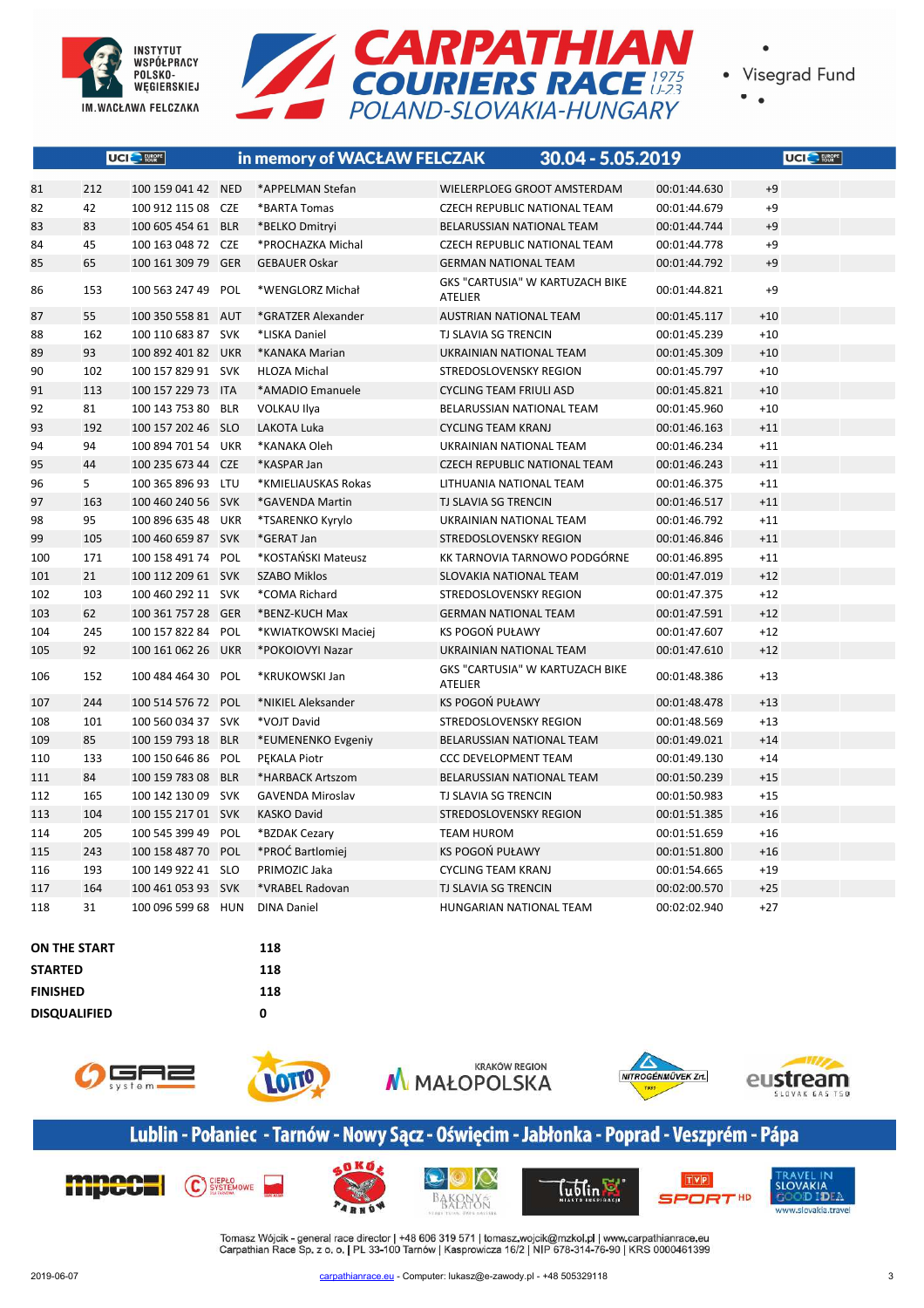



 $\bullet$ 

**UCI** EUROPE

#### in memory of WACŁAW FELCZAK

#### 30.04 - 5.05.2019

**UCI** SERVICE

|                |             | <b>TEAM CLASSIFICATION PROLOGUE</b>     |                |               |       |  |
|----------------|-------------|-----------------------------------------|----------------|---------------|-------|--|
| <b>RANK</b>    | <b>CODE</b> | <b>TEAM</b>                             | <b>COUNTRY</b> | <b>RESULT</b> | GAP   |  |
| 1              | <b>SKV</b>  | SENSA-KVK CYCLINGTEAM                   | <b>NED</b>     | 00:04:50      |       |  |
| 2              | <b>POL</b>  | POLISH NATIONAL TEAM                    | <b>POL</b>     | 00:04:53      | $+3$  |  |
| 3              | <b>MET</b>  | <b>METEC - TKH</b>                      | <b>NED</b>     | 00:04:54      | $+4$  |  |
| 4              |             | TEAM ISEO SERRATURE RIME CARNOVALI      | <b>ITA</b>     | 00:04:58      | $+8$  |  |
| 5              | <b>GER</b>  | <b>GERMAN NATIONAL TEAM</b>             | <b>GER</b>     | 00:04:58      | $+8$  |  |
| 6              | <b>FRI</b>  | <b>CYCLING TEAM FRIULI ASD</b>          | <b>ITA</b>     | 00:04:59      | $+9$  |  |
| $\overline{7}$ | <b>CCC</b>  | <b>CCC DEVELOPMENT TEAM</b>             | <b>POL</b>     | 00:04:59      | $+9$  |  |
| 8              | <b>CHR</b>  | TC CHROBRY SCOTT GŁOGÓW                 | <b>POL</b>     | 00:05:00      | $+10$ |  |
| 9              | <b>TIR</b>  | TIROL KTM CYCLING TEAM                  | <b>AUT</b>     | 00:05:00      | $+10$ |  |
| 10             | <b>LTU</b>  | LITHUANIA NATIONAL TEAM                 | <b>LTU</b>     | 00:05:01      | $+11$ |  |
| 11             | <b>THU</b>  | <b>TEAM HUROM</b>                       | POL            | 00:05:01      | $+11$ |  |
| 12             | <b>HUN</b>  | HUNGARIAN NATIONAL TEAM                 | <b>HUN</b>     | 00:05:01      | $+11$ |  |
| 13             | <b>SVK</b>  | <b>SLOVAKIA NATIONAL TEAM</b>           | <b>SVK</b>     | 00:05:02      | $+12$ |  |
| 14             |             | GKS "CARTUSIA" W KARTUZACH BIKE ATELIER | <b>POL</b>     | 00:05:02      | $+12$ |  |
| 15             | <b>AUT</b>  | <b>AUSTRIAN NATIONAL TEAM</b>           | <b>AUT</b>     | 00:05:03      | $+13$ |  |
| 16             | <b>WIE</b>  | WIELERPLOEG GROOT AMSTERDAM             | <b>NED</b>     | 00:05:04      | $+14$ |  |
| 17             | <b>CZE</b>  | <b>CZECH REPUBLIC NATIONAL TEAM</b>     | <b>CZE</b>     | 00:05:05      | $+15$ |  |
| 18             | <b>TAR</b>  | KK TARNOVIA TARNOWO PODGÓRNE            | POL            | 00:05:07      | $+17$ |  |
| 19             | <b>CCK</b>  | <b>CYCLING TEAM KRANJ</b>               | <b>SLO</b>     | 00:05:11      | $+21$ |  |
| 20             | <b>BLR</b>  | BELARUSSIAN NATIONAL TEAM               | <b>BLR</b>     | 00:05:11      | $+21$ |  |
| 21             | POG         | KS POGOŃ PUŁAWY                         | <b>POL</b>     | 00:05:12      | $+22$ |  |
| 22             | <b>SLA</b>  | <b>TJ SLAVIA SG TRENCIN</b>             | <b>SVK</b>     | 00:05:13      | $+23$ |  |
| 23             | <b>UKR</b>  | UKRAINIAN NATIONAL TEAM                 | <b>UKR</b>     | 00:05:15      | $+25$ |  |
| 24             | <b>SSR</b>  | <b>STREDOSLOVENSKY REGION</b>           | <b>SVK</b>     | 00:05:18      | $+28$ |  |



# Lublin - Połaniec - Tarnów - Nowy Sącz - Oświęcim - Jabłonka - Poprad - Veszprém - Pápa

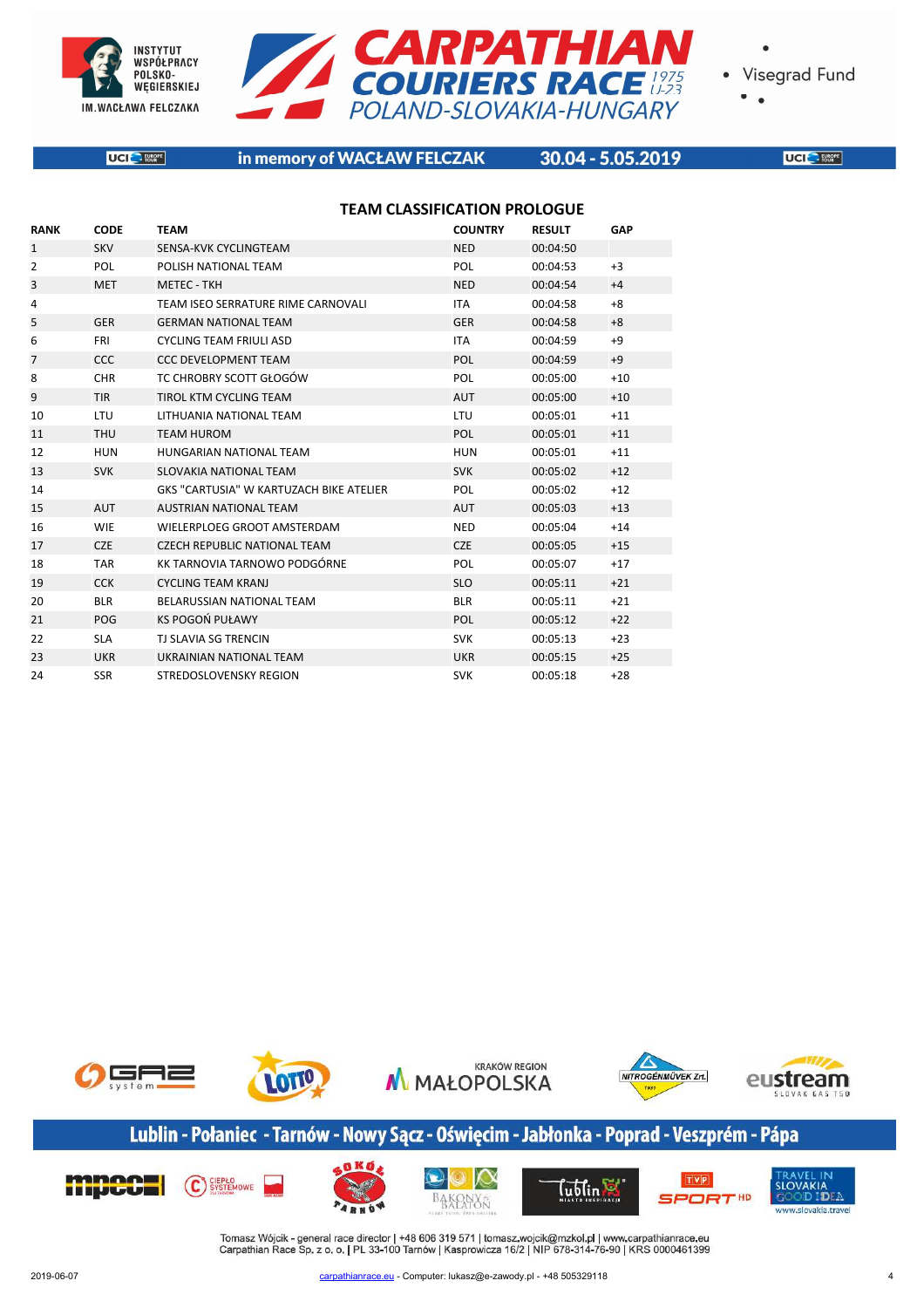

**UCI** EUROPE



Visegrad Fund

 $\bullet$ 

#### in memory of WACŁAW FELCZAK

#### 30.04 - 5.05.2019

**UCI** SERVICE

#### **INDIVIDUAL GENERAL CLASSIFICATION - in memory of Wacław Felczak**

|                | DISTANCE (KM): 1.4 |                |            |                            |                                         | AVERAGE SPEED (KM/H): 53.053 km/h |      |  |
|----------------|--------------------|----------------|------------|----------------------------|-----------------------------------------|-----------------------------------|------|--|
| <b>RANK</b>    | <b>BIB</b>         | UCI ID         | <b>NAT</b> | <b>SURNAME, NAME</b>       | <b>TEAM</b>                             | <b>RESULT</b>                     | GAP  |  |
| $\mathbf{1}$   | 13                 | 100 095 475 11 | POL        | <b>BOGUSŁAWSKI Marceli</b> | POLISH NATIONAL TEAM                    | 00:01:35                          |      |  |
| $\overline{2}$ | 144                | 100 154 384 41 | <b>NED</b> | *BLOEM Joren               | SENSA-KVK CYCLINGTEAM                   | 00:01:35                          |      |  |
| 3              | 146                | 100 231 601 46 | <b>NED</b> | *GADEMAN Sam               | SENSA-KVK CYCLINGTEAM                   | 00:01:36                          | $+1$ |  |
| 4              | 121                | 100 144 070 09 | ITA        | <b>DALLA VALLE Nicolas</b> | TIROL KTM CYCLING TEAM                  | 00:01:36                          | $+1$ |  |
| 5              | 181                | 100 156 869 04 | <b>NED</b> | *VAN DEN BERG Marijn       | <b>METEC - TKH</b>                      | 00:01:37                          | $+2$ |  |
| 6              | 32                 | 100 236 563 61 | <b>HUN</b> | *VAS Balazs                | HUNGARIAN NATIONAL TEAM                 | 00:01:38                          | $+3$ |  |
| $\overline{7}$ | 41                 | 100 165 179 69 | <b>CZE</b> | *MIKSANIK Vladimir         | <b>CZECH REPUBLIC NATIONAL TEAM</b>     | 00:01:38                          | $+3$ |  |
| 8              | 154                | 100 094 247 44 | POL        | <b>SŁAWEK Damian</b>       | GKS "CARTUSIA" W KARTUZACH BIKE ATELIER | 00:01:38                          | $+3$ |  |
| 9              | 182                | 100 109 476 44 | <b>NED</b> | <b>DEKKER David</b>        | <b>METEC - TKH</b>                      | 00:01:38                          | $+3$ |  |
| 10             | 64                 | 100 536 849 35 | <b>GER</b> | MECHSNER Josh              | <b>GERMAN NATIONAL TEAM</b>             | 00:01:39                          | $+4$ |  |
| 11             | 51                 | 100 350 624 50 | <b>AUT</b> | *GOTZINGER Valentin        | <b>AUSTRIAN NATIONAL TEAM</b>           | 00:01:39                          | $+4$ |  |
| 12             | $\mathbf{1}$       | 100 101 703 31 | LTU        | <b>BENIUSIS Justas</b>     | LITHUANIA NATIONAL TEAM                 | 00:01:39                          | $+4$ |  |
| 13             | 111                | 100 158 278 55 | <b>ITA</b> | *ALEOTTI Giovanni          | <b>CYCLING TEAM FRIULI ASD</b>          | 00:01:39                          | $+4$ |  |
| 14             | 12                 | 100 108 070 93 | POL        | <b>KRAWCZYK Szymon</b>     | POLISH NATIONAL TEAM                    | 00:01:39                          | $+4$ |  |
| 15             | 231                | 100 147 038 67 | <b>ITA</b> | <b>BERTONE Filippo</b>     | TEAM ISEO SERRATURE RIME CARNOVALI      | 00:01:39                          | $+4$ |  |
| 16             | 134                | 100 150 932 81 | POL        | <b>TRACZ Szymon</b>        | <b>CCC DEVELOPMENT TEAM</b>             | 00:01:39                          | $+4$ |  |
| 17             | 183                | 100 147 599 46 | <b>NED</b> | VAN DER HORST Dennis       | <b>METEC - TKH</b>                      | 00:01:39                          | $+4$ |  |
| 18             | 234                | 100 151 355 19 | ITA        | ZAMBELLI Samuele           | TEAM ISEO SERRATURE RIME CARNOVALI      | 00:01:39                          | $+4$ |  |
| 19             | 63                 | 100 157 655 14 | <b>GER</b> | *PAKALSKI Henrik           | <b>GERMAN NATIONAL TEAM</b>             | 00:01:39                          | $+4$ |  |
| 20             | 15                 | 100 101 841 72 | POL        | <b>RUDYK Bartosz</b>       | POLISH NATIONAL TEAM                    | 00:01:39                          | $+4$ |  |
| 21             | 143                | 100 483 836 81 | <b>NED</b> | *STEMAN Jip                | SENSA-KVK CYCLINGTEAM                   | 00:01:39                          | $+4$ |  |
| 22             | 115                | 100 150 831 77 | <b>ITA</b> | VENCHIARUTTI Nicola        | <b>CYCLING TEAM FRIULI ASD</b>          | 00:01:40                          | $+5$ |  |
| 23             | 11                 | 100 153 299 23 | POL        | *MACIEJUK Filip            | POLISH NATIONAL TEAM                    | 00:01:40                          | $+5$ |  |
| 24             | 232                | 100 150 786 32 | ITA        | FERRARI Andrea             | TEAM ISEO SERRATURE RIME CARNOVALI      | 00:01:40                          | $+5$ |  |
| 25             | 135                | 100 514 739 41 | POL        | *WAWRZYNIAK Karol          | <b>CCC DEVELOPMENT TEAM</b>             | 00:01:40                          | $+5$ |  |
| 26             | 25                 | 100 153 320 44 | <b>SVK</b> | *BLASKO Matej              | SLOVAKIA NATIONAL TEAM                  | 00:01:40                          | $+5$ |  |
| 27             | 132                | 100 098 207 27 | <b>HUN</b> | <b>VALTER Attila</b>       | <b>CCC DEVELOPMENT TEAM</b>             | 00:01:40                          | $+5$ |  |
| 28             | 222                | 100 150 929 78 | POL        | <b>MURIAS Jakub</b>        | TC CHROBRY SCOTT GŁOGÓW                 | 00:01:40                          | $+5$ |  |
| 29             | 61                 | 100 364 997 67 | <b>GER</b> | <b>RUDOLPH Poul</b>        | <b>GERMAN NATIONAL TEAM</b>             | 00:01:40                          | $+5$ |  |
| 30             | 4                  | 100 099 737 05 | LTU        | <b>LASINIS Venantas</b>    | LITHUANIA NATIONAL TEAM                 | 00:01:40                          | $+5$ |  |
| 31             | 223                | 100 143 868 01 | POL        | <b>KUKLEWICZ Karol</b>     | TC CHROBRY SCOTT GŁOGÓW                 | 00:01:40                          | $+5$ |  |
| 32             | 201                | 100 109 574 45 | POL        | <b>BANASZEK Norbert</b>    | <b>TEAM HUROM</b>                       | 00:01:40                          | $+5$ |  |
| 33             | 112                | 100 151 318 79 | <b>ITA</b> | <b>BAIS Davide</b>         | <b>CYCLING TEAM FRIULI ASD</b>          | 00:01:40                          | $+5$ |  |
| 34             | 131                | 100 109 575 46 | POL        | ANIOŁKOWSKI Stanisław      | <b>CCC DEVELOPMENT TEAM</b>             | 00:01:40                          | $+5$ |  |
| 35             | 14                 | 100 158 514 00 | POL        | SZÓSTKA Paweł              | POLISH NATIONAL TEAM                    | 00:01:40                          | $+5$ |  |
| 36             | 233                | 100 144 616 70 | ITA        | RINALDI Nicholas           | TEAM ISEO SERRATURE RIME CARNOVALI      | 00:01:40                          | $+5$ |  |
| 37             | 221                | 100 158 506 89 | <b>POL</b> | *GIERACKI Patryk           | TC CHROBRY SCOTT GŁOGÓW                 | 00:01:40                          | $+5$ |  |
| 38             | 204                | 100 098 830 68 | POL        | BUDZIŃSKI Tomasz           | TEAM HUROM                              | 00:01:40                          | $+5$ |  |
| 39             | 203                | 100 110 268 60 | POL        | BUDZIŃSKI Marcin           | TEAM HUROM                              | 00:01:41                          | $+6$ |  |
| 40             | 141                | 100 233 764 75 | <b>NED</b> | *LEEMREIZE Gijs            | SENSA-KVK CYCLINGTEAM                   | 00:01:41                          | $+6$ |  |
| 41             | 52                 | 100 350 527 50 | <b>AUT</b> | KOLB Stefan                | AUSTRIAN NATIONAL TEAM                  | 00:01:41                          | $+6$ |  |
| 42             | 24                 | 100 109 677 51 | <b>SVK</b> | *VARHANOVSKY Jakub         | SLOVAKIA NATIONAL TEAM                  | 00:01:41                          | $+6$ |  |
| 43             | 214                | 100 148 424 95 | <b>NED</b> | RUIJMGAARD Yentl           | WIELERPLOEG GROOT AMSTERDAM             | 00:01:41                          | $+6$ |  |
|                |                    |                |            |                            |                                         |                                   |      |  |











# Lublin - Połaniec - Tarnów - Nowy Sącz - Oświęcim - Jabłonka - Poprad - Veszprém - Pápa









Tublin E



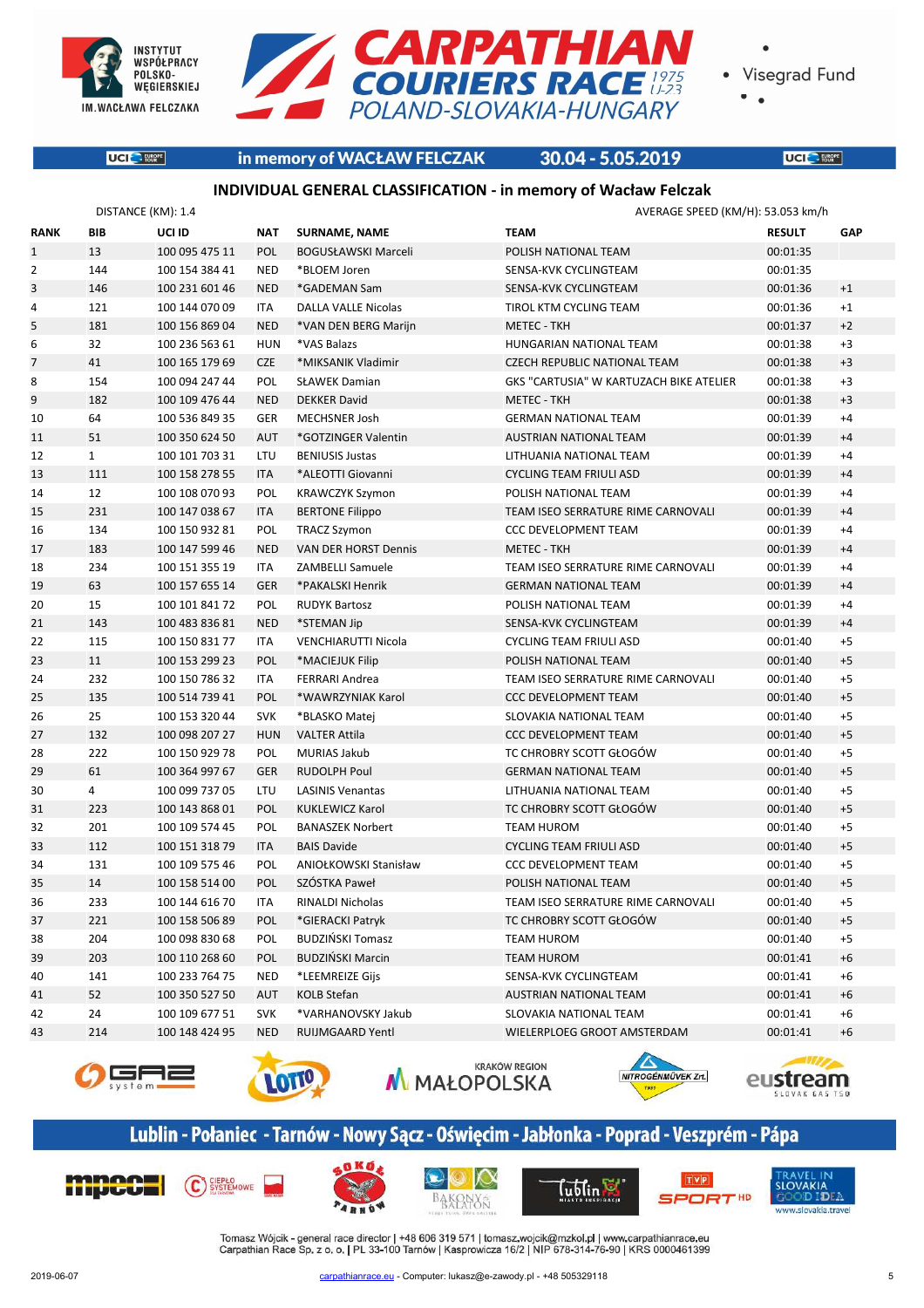



 $\bullet$ 

|    | UCI <sup>C</sup> FURPE |                |            | in memory of WACŁAW FELCZAK | 30.04 - 5.05.2019                              | <b>UCI</b> E FURGPE |       |
|----|------------------------|----------------|------------|-----------------------------|------------------------------------------------|---------------------|-------|
| 44 | 23                     | 100 234 791 35 | <b>SVK</b> | *KUBIS Lukas                | SLOVAKIA NATIONAL TEAM                         | 00:01:41            | $+6$  |
| 45 | 34                     | 100 107 853 70 | <b>HUN</b> | <b>SZOELLOSI Ferenc</b>     | HUNGARIAN NATIONAL TEAM                        | 00:01:41            | $+6$  |
| 46 | 174                    | 100 158 490 73 | POL        | *KORDUS Kamil               | KK TARNOVIA TARNOWO PODGÓRNE                   | 00:01:41            | $+6$  |
| 47 | 213                    | 100 228 620 72 | <b>NED</b> | <b>KROEZE Thimo</b>         | WIELERPLOEG GROOT AMSTERDAM                    | 00:01:41            | $+6$  |
| 48 | 202                    | 100 158 476 59 | POL        | *KUŚ Adam                   | <b>TEAM HUROM</b>                              | 00:01:41            | $+6$  |
| 49 | 185                    | 100 155 985 90 | <b>NED</b> | *VAN DER TUUK Danny         | <b>METEC - TKH</b>                             | 00:01:41            | $+6$  |
| 50 | 145                    | 100 228 387 33 | <b>NED</b> | *DE BLOM Bastiaan           | SENSA-KVK CYCLINGTEAM                          | 00:01:42            | $+7$  |
| 51 | $\overline{2}$         | 100 108 067 90 | LTU        | <b>ADOMAITIS Rojus</b>      | LITHUANIA NATIONAL TEAM                        | 00:01:42            | $+7$  |
| 52 | 224                    | 100 158 481 64 | POL        | <b>JATCZAK Artur</b>        | TC CHROBRY SCOTT GŁOGÓW                        | 00:01:42            | $+7$  |
| 53 | 82                     | 100 145 851 44 | <b>BLR</b> | SAROKA Aliaksander          | BELARUSSIAN NATIONAL TEAM                      | 00:01:42            | $+7$  |
| 54 | 225                    | 100 534 437 48 | POL        | *BIENIEK Damian             | TC CHROBRY SCOTT GŁOGÓW                        | 00:01:42            | $+7$  |
| 55 | 122                    | 100 363 511 36 | <b>GER</b> | *ENGELHARDT Felix           | TIROL KTM CYCLING TEAM                         | 00:01:42            | $+7$  |
| 56 | 191                    | 100 153 322 46 | <b>SLO</b> | *CEMAZAR Nik                | <b>CYCLING TEAM KRANJ</b>                      | 00:01:42            | $+7$  |
| 57 | 184                    | 100 233 355 54 | <b>NED</b> | *MARSMAN Tim                | <b>METEC - TKH</b>                             | 00:01:42            | $+7$  |
| 58 | 151                    | 100 155 596 89 | POL        | *WISZNIEWSKI Kacper         | <b>GKS "CARTUSIA" W KARTUZACH BIKE ATELIER</b> | 00:01:42            | $+7$  |
| 59 | 155                    | 100 142 444 32 | POL        | <b>KAISER Adrian</b>        | GKS "CARTUSIA" W KARTUZACH BIKE ATELIER        | 00:01:42            | $+7$  |
| 60 | 35                     | 100 110 007 90 | <b>HUN</b> | *OROSZ Gergo                | <b>HUNGARIAN NATIONAL TEAM</b>                 | 00:01:42            | $+7$  |
| 61 | 161                    | 100 460 382 04 | <b>SVK</b> | *LISKA Andrej               | TJ SLAVIA SG TRENCIN                           | 00:01:42            | $+7$  |
| 62 | 123                    | 100 101 967 04 | <b>AUT</b> | <b>FRIEDRICH Marco</b>      | <b>TIROL KTM CYCLING TEAM</b>                  | 00:01:42            | $+7$  |
| 63 | 241                    | 100 097 260 50 | POL        | STANISZEWSKI Daniel         | KS POGOŃ PUŁAWY                                | 00:01:42            | $+7$  |
| 64 | 215                    | 100 154 392 49 | <b>NED</b> | *WEULINK Meindert           | WIELERPLOEG GROOT AMSTERDAM                    | 00:01:42            | $+7$  |
| 65 | 172                    | 100 524 944 61 | POL        | *ŁAMASZEWSKI Jan            | KK TARNOVIA TARNOWO PODGÓRNE                   | 00:01:43            | $+8$  |
| 66 | 124                    | 100 153 296 20 | <b>AUT</b> | *GAMPER Florian             | TIROL KTM CYCLING TEAM                         | 00:01:43            | $+8$  |
| 67 | 53                     | 100 350 852 84 | <b>AUT</b> | <b>VERMEULEN Moran</b>      | AUSTRIAN NATIONAL TEAM                         | 00:01:43            | $+8$  |
| 68 | 173                    | 100 161 452 28 | POL        | *BYSTRZYCKI Wojciech        | KK TARNOVIA TARNOWO PODGÓRNE                   | 00:01:43            | $+8$  |
| 69 | 195                    | 100 175 819 39 | <b>SLO</b> | *SKUK Luka                  | <b>CYCLING TEAM KRANJ</b>                      | 00:01:43            | $+8$  |
| 70 | 175                    | 100 101 727 55 | POL        | MRÓWKA Adrian               | KK TARNOVIA TARNOWO PODGÓRNE                   | 00:01:43            | $+8$  |
| 71 | 54                     | 100 101 966 03 | <b>AUT</b> | <b>FRIEDL Nils</b>          | AUSTRIAN NATIONAL TEAM                         | 00:01:43            | $+8$  |
| 72 | 43                     | 100 107 478 83 | <b>CZE</b> | <b>STIBINGR Matej</b>       | <b>CZECH REPUBLIC NATIONAL TEAM</b>            | 00:01:43            | $+8$  |
| 73 | 242                    | 100 158 482 65 | POL        | <b>KLOC Dawid</b>           | KS POGOŃ PUŁAWY                                | 00:01:43            | $+8$  |
| 74 | 211                    | 100 226 811 09 | <b>NED</b> | *BROEX Victor               | <b>WIELERPLOEG GROOT AMSTERDAM</b>             | 00:01:43            | $+8$  |
| 75 | 114                    | 100 150 822 68 | <b>ITA</b> | <b>ORLANDI Massimo</b>      | <b>CYCLING TEAM FRIULI ASD</b>                 | 00:01:43            | $+8$  |
| 76 | 3                      | 100 153 282 06 | LTU        | *MASIULIS Denas             | LITHUANIA NATIONAL TEAM                        | 00:01:44            | $+9$  |
| 77 | 22                     | 100 097 706 11 | <b>SVK</b> | <b>OROS Samuel</b>          | <b>SLOVAKIA NATIONAL TEAM</b>                  | 00:01:44            | $+9$  |
|    | 125                    | 100 159 207 14 | <b>ITA</b> | *EL GOUZI Omar              | TIROL KTM CYCLING TEAM                         | 00:01:44            | $+9$  |
| 78 |                        | 100 144 055 91 |            |                             | TEAM ISEO SERRATURE RIME CARNOVALI             |                     |       |
| 79 | 235                    |                | <b>ITA</b> | <b>ZANDOMENEGHI Simone</b>  |                                                | 00:01:44            | $+9$  |
| 80 | 91                     | 100 111 452 80 | UKR        | SHCHERBAN Vladyslav         | UKRAINIAN NATIONAL TEAM                        | 00:01:44            | +9    |
| 81 | 212                    | 100 159 041 42 | <b>NED</b> | *APPELMAN Stefan            | WIELERPLOEG GROOT AMSTERDAM                    | 00:01:44            | $+9$  |
| 82 | 42                     | 100 912 115 08 | CZE        | *BARTA Tomas                | CZECH REPUBLIC NATIONAL TEAM                   | 00:01:44            | $+9$  |
| 83 | 83                     | 100 605 454 61 | BLR        | *BELKO Dmitryi              | BELARUSSIAN NATIONAL TEAM                      | 00:01:44            | $+9$  |
| 84 | 45                     | 100 163 048 72 | CZE        | *PROCHAZKA Michal           | CZECH REPUBLIC NATIONAL TEAM                   | 00:01:44            | +9    |
| 85 | 65                     | 100 161 309 79 | <b>GER</b> | <b>GEBAUER Oskar</b>        | <b>GERMAN NATIONAL TEAM</b>                    | 00:01:44            | $+9$  |
| 86 | 153                    | 100 563 247 49 | POL        | *WENGLORZ Michał            | GKS "CARTUSIA" W KARTUZACH BIKE ATELIER        | 00:01:44            | $+9$  |
| 87 | 55                     | 100 350 558 81 | AUT        | *GRATZER Alexander          | <b>AUSTRIAN NATIONAL TEAM</b>                  | 00:01:45            | $+10$ |
| 88 | 162                    | 100 110 683 87 | <b>SVK</b> | *LISKA Daniel               | TJ SLAVIA SG TRENCIN                           | 00:01:45            | $+10$ |
| 89 | 93                     | 100 892 401 82 | <b>UKR</b> | *KANAKA Marian              | UKRAINIAN NATIONAL TEAM                        | 00:01:45            | $+10$ |











# Lublin - Połaniec - Tarnów - Nowy Sącz - Oświęcim - Jabłonka - Poprad - Veszprém - Pápa











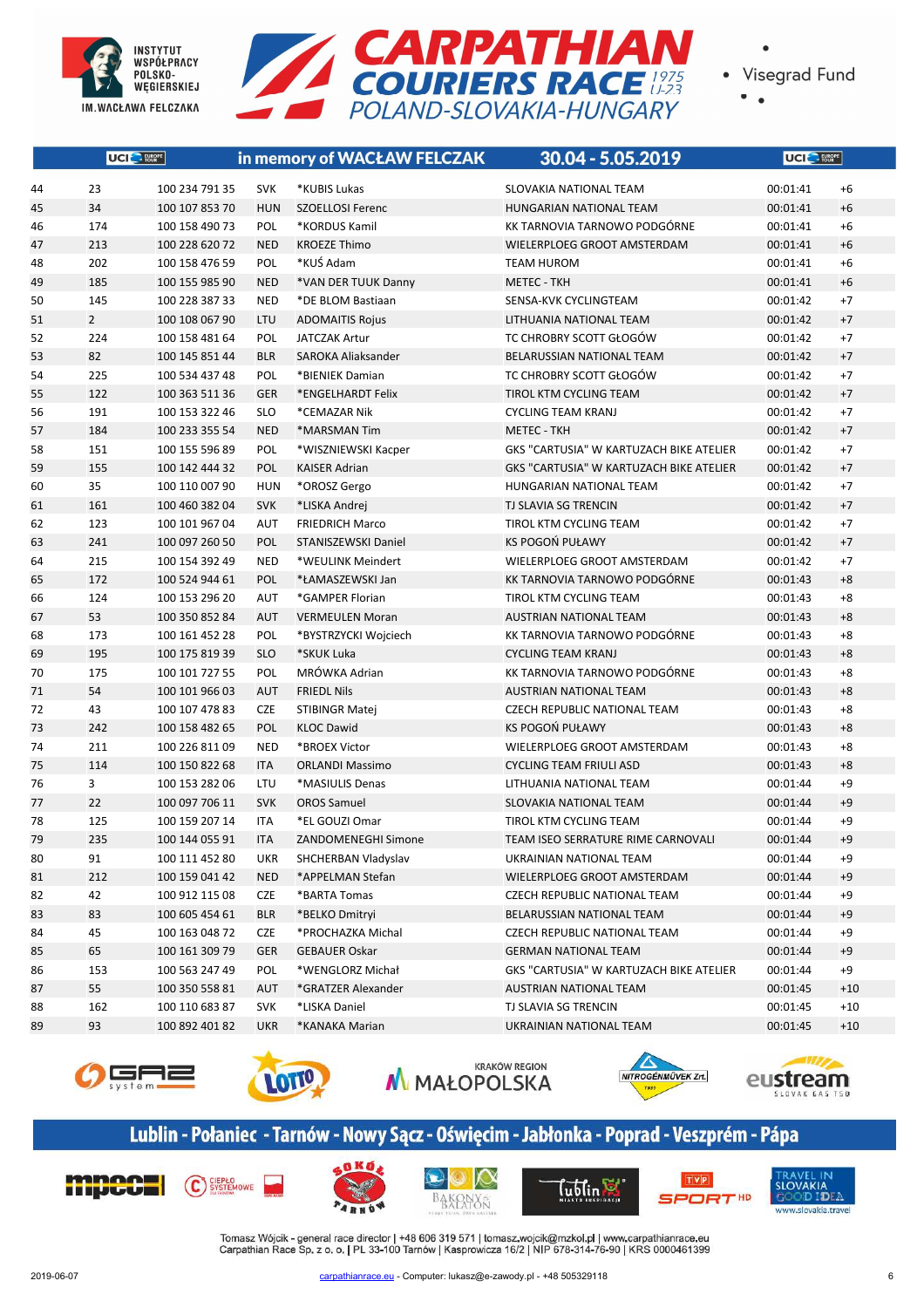



 $\bullet$ 

|     | UCI <sup>C</sup> - FURRATE |                |            | in memory of WACŁAW FELCZAK | 30.04 - 5.05.2019                       | UCI <sup>S</sup> FURGIPE |       |
|-----|----------------------------|----------------|------------|-----------------------------|-----------------------------------------|--------------------------|-------|
| 90  | 102                        | 100 157 829 91 | <b>SVK</b> | <b>HLOZA Michal</b>         | STREDOSLOVENSKY REGION                  | 00:01:45                 | $+10$ |
| 91  | 113                        | 100 157 229 73 | <b>ITA</b> | *AMADIO Emanuele            | <b>CYCLING TEAM FRIULI ASD</b>          | 00:01:45                 | $+10$ |
| 92  | 81                         | 100 143 753 80 | <b>BLR</b> | <b>VOLKAU Ilya</b>          | BELARUSSIAN NATIONAL TEAM               | 00:01:45                 | $+10$ |
| 93  | 192                        | 100 157 202 46 | <b>SLO</b> | LAKOTA Luka                 | <b>CYCLING TEAM KRANJ</b>               | 00:01:46                 | $+11$ |
| 94  | 94                         | 100 894 701 54 | UKR        | *KANAKA Oleh                | UKRAINIAN NATIONAL TEAM                 | 00:01:46                 | $+11$ |
| 95  | 44                         | 100 235 673 44 | <b>CZE</b> | *KASPAR Jan                 | <b>CZECH REPUBLIC NATIONAL TEAM</b>     | 00:01:46                 | $+11$ |
| 96  | 5                          | 100 365 896 93 | LTU        | *KMIELIAUSKAS Rokas         | LITHUANIA NATIONAL TEAM                 | 00:01:46                 | $+11$ |
| 97  | 163                        | 100 460 240 56 | <b>SVK</b> | *GAVENDA Martin             | TJ SLAVIA SG TRENCIN                    | 00:01:46                 | $+11$ |
| 98  | 95                         | 100 896 635 48 | <b>UKR</b> | *TSARENKO Kyrylo            | UKRAINIAN NATIONAL TEAM                 | 00:01:46                 | $+11$ |
| 99  | 105                        | 100 460 659 87 | <b>SVK</b> | *GERAT Jan                  | STREDOSLOVENSKY REGION                  | 00:01:46                 | $+11$ |
| 100 | 171                        | 100 158 491 74 | POL        | *KOSTAŃSKI Mateusz          | KK TARNOVIA TARNOWO PODGÓRNE            | 00:01:46                 | $+11$ |
| 101 | 21                         | 100 112 209 61 | <b>SVK</b> | <b>SZABO Miklos</b>         | SLOVAKIA NATIONAL TEAM                  | 00:01:47                 | $+12$ |
| 102 | 103                        | 100 460 292 11 | <b>SVK</b> | *COMA Richard               | STREDOSLOVENSKY REGION                  | 00:01:47                 | $+12$ |
| 103 | 62                         | 100 361 757 28 | <b>GER</b> | *BENZ-KUCH Max              | <b>GERMAN NATIONAL TEAM</b>             | 00:01:47                 | $+12$ |
| 104 | 245                        | 100 157 822 84 | POL        | *KWIATKOWSKI Maciej         | KS POGOŃ PUŁAWY                         | 00:01:47                 | $+12$ |
| 105 | 92                         | 100 161 062 26 | <b>UKR</b> | *POKOIOVYI Nazar            | UKRAINIAN NATIONAL TEAM                 | 00:01:47                 | $+12$ |
| 106 | 152                        | 100 484 464 30 | POL        | *KRUKOWSKI Jan              | GKS "CARTUSIA" W KARTUZACH BIKE ATELIER | 00:01:48                 | $+13$ |
| 107 | 244                        | 100 514 576 72 | POL        | *NIKIEL Aleksander          | <b>KS POGOŃ PUŁAWY</b>                  | 00:01:48                 | $+13$ |
| 108 | 101                        | 100 560 034 37 | <b>SVK</b> | *VOJT David                 | STREDOSLOVENSKY REGION                  | 00:01:48                 | $+13$ |
| 109 | 85                         | 100 159 793 18 | <b>BLR</b> | *EUMENENKO Evgeniy          | <b>BELARUSSIAN NATIONAL TEAM</b>        | 00:01:49                 | $+14$ |
| 110 | 133                        | 100 150 646 86 | POL        | PEKALA Piotr                | <b>CCC DEVELOPMENT TEAM</b>             | 00:01:49                 | $+14$ |
| 111 | 84                         | 100 159 783 08 | <b>BLR</b> | *HARBACK Artszom            | <b>BELARUSSIAN NATIONAL TEAM</b>        | 00:01:50                 | $+15$ |
| 112 | 165                        | 100 142 130 09 | <b>SVK</b> | <b>GAVENDA Miroslav</b>     | TJ SLAVIA SG TRENCIN                    | 00:01:50                 | $+15$ |
| 113 | 104                        | 100 155 217 01 | <b>SVK</b> | <b>KASKO David</b>          | STREDOSLOVENSKY REGION                  | 00:01:51                 | $+16$ |
| 114 | 205                        | 100 545 399 49 | POL        | *BZDAK Cezary               | <b>TEAM HUROM</b>                       | 00:01:51                 | $+16$ |
| 115 | 243                        | 100 158 487 70 | POL        | *PROĆ Bartlomiej            | <b>KS POGOŃ PUŁAWY</b>                  | 00:01:51                 | $+16$ |
| 116 | 193                        | 100 149 922 41 | <b>SLO</b> | PRIMOZIC Jaka               | <b>CYCLING TEAM KRANJ</b>               | 00:01:54                 | $+19$ |
| 117 | 164                        | 100 461 053 93 | <b>SVK</b> | *VRABEL Radovan             | TJ SLAVIA SG TRENCIN                    | 00:02:00                 | $+25$ |
| 118 | 31                         | 100 096 599 68 | <b>HUN</b> | <b>DINA Daniel</b>          | HUNGARIAN NATIONAL TEAM                 | 00:02:02                 | $+27$ |

#### **CLASSIFICATION OF COMPETITORS U-21 - Nitrogénművek**

| <b>RANK</b>    | BIB | UCI ID         | <b>SURNAME, NAME</b>      | <b>TEAM</b>                         | <b>RESULT</b> | <b>GAP</b> |
|----------------|-----|----------------|---------------------------|-------------------------------------|---------------|------------|
| 1              | 144 | 100 154 384 41 | <b>BLOEM Joren</b>        | SENSA-KVK CYCLINGTEAM               | 00:01:35      |            |
| $\overline{2}$ | 146 | 100 231 601 46 | <b>GADEMAN Sam</b>        | SENSA-KVK CYCLINGTEAM               | 00:01:36      | $+1$       |
| 3              | 181 | 100 156 869 04 | VAN DEN BERG Marijn       | <b>METEC - TKH</b>                  | 00:01:37      | $+2$       |
| 4              | 32  | 100 236 563 61 | <b>VAS Balazs</b>         | <b>HUNGARIAN NATIONAL TEAM</b>      | 00:01:38      | $+3$       |
| 5              | 41  | 100 165 179 69 | MIKSANIK Vladimir         | <b>CZECH REPUBLIC NATIONAL TEAM</b> | 00:01:38      | $+3$       |
| 6              | 51  | 100 350 624 50 | <b>GOTZINGER Valentin</b> | <b>AUSTRIAN NATIONAL TEAM</b>       | 00:01:39      | $+4$       |
| $\overline{7}$ | 111 | 100 158 278 55 | <b>ALEOTTI Giovanni</b>   | <b>CYCLING TEAM FRIULI ASD</b>      | 00:01:39      | $+4$       |
| 8              | 63  | 100 157 655 14 | PAKALSKI Henrik           | <b>GERMAN NATIONAL TEAM</b>         | 00:01:39      | $+4$       |
| 9              | 143 | 100 483 836 81 | STEMAN Jip                | SENSA-KVK CYCLINGTEAM               | 00:01:39      | $+4$       |
| 10             | 11  | 100 153 299 23 | <b>MACIEJUK Filip</b>     | POLISH NATIONAL TEAM                | 00:01:40      | $+5$       |
| 11             | 135 | 100 514 739 41 | <b>WAWRZYNIAK Karol</b>   | <b>CCC DEVELOPMENT TEAM</b>         | 00:01:40      | $+5$       |
| 12             | 25  | 100 153 320 44 | <b>BLASKO Matei</b>       | SLOVAKIA NATIONAL TEAM              | 00:01:40      | $+5$       |
| 13             | 221 | 100 158 506 89 | <b>GIERACKI Patryk</b>    | TC CHROBRY SCOTT GŁOGÓW             | 00:01:40      | $+5$       |
| 14             | 141 | 100 233 764 75 | <b>LEEMREIZE Gijs</b>     | SENSA-KVK CYCLINGTEAM               | 00:01:41      | $+6$       |











# Lublin - Połaniec - Tarnów - Nowy Sącz - Oświęcim - Jabłonka - Poprad - Veszprém - Pápa











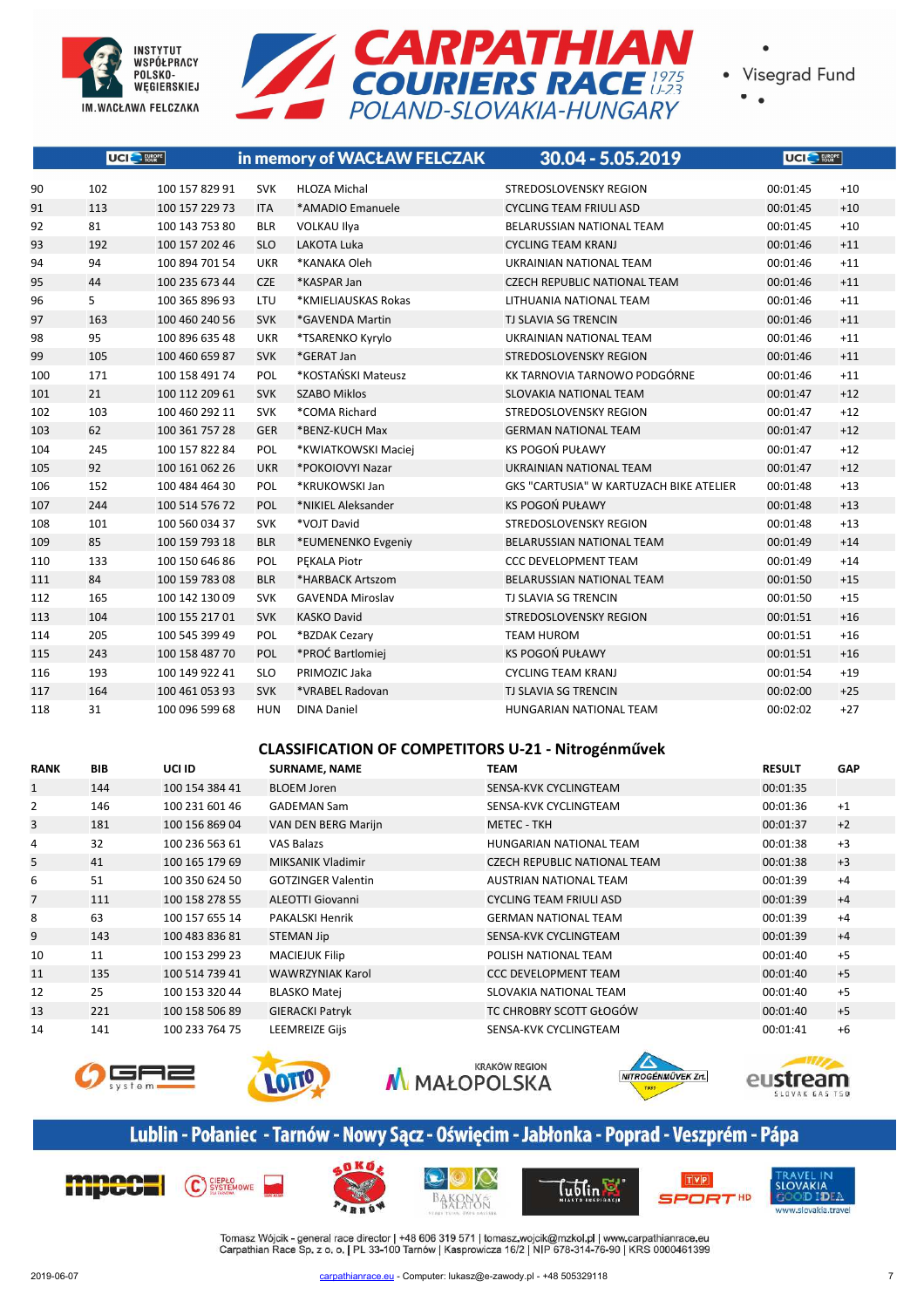



 $\bullet$ 

|    | UCI <sup>O</sup> FURRE |                | in memory of WACŁAW FELCZAK | 30.04 - 5.05.2019                       | UCI <sup>O</sup> FUSBRE |       |
|----|------------------------|----------------|-----------------------------|-----------------------------------------|-------------------------|-------|
| 15 | 24                     | 100 109 677 51 | <b>VARHANOVSKY Jakub</b>    | <b>SLOVAKIA NATIONAL TEAM</b>           | 00:01:41                | $+6$  |
| 16 | 23                     | 100 234 791 35 | <b>KUBIS Lukas</b>          | SLOVAKIA NATIONAL TEAM                  | 00:01:41                | $+6$  |
| 17 | 174                    | 100 158 490 73 | <b>KORDUS Kamil</b>         | KK TARNOVIA TARNOWO PODGÓRNE            | 00:01:41                | $+6$  |
| 18 | 202                    | 100 158 476 59 | KUŚ Adam                    | <b>TEAM HUROM</b>                       | 00:01:41                | $+6$  |
| 19 | 185                    | 100 155 985 90 | VAN DER TUUK Danny          | <b>METEC - TKH</b>                      | 00:01:41                | $+6$  |
| 20 | 145                    | 100 228 387 33 | DE BLOM Bastiaan            | SENSA-KVK CYCLINGTEAM                   | 00:01:42                | $+7$  |
| 21 | 225                    | 100 534 437 48 | <b>BIENIEK Damian</b>       | TC CHROBRY SCOTT GŁOGÓW                 | 00:01:42                | $+7$  |
| 22 | 122                    | 100 363 511 36 | <b>ENGELHARDT Felix</b>     | TIROL KTM CYCLING TEAM                  | 00:01:42                | $+7$  |
| 23 | 191                    | 100 153 322 46 | <b>CEMAZAR Nik</b>          | <b>CYCLING TEAM KRANJ</b>               | 00:01:42                | $+7$  |
| 24 | 184                    | 100 233 355 54 | <b>MARSMAN Tim</b>          | <b>METEC - TKH</b>                      | 00:01:42                | $+7$  |
| 25 | 151                    | 100 155 596 89 | WISZNIEWSKI Kacper          | GKS "CARTUSIA" W KARTUZACH BIKE ATELIER | 00:01:42                | $+7$  |
| 26 | 35                     | 100 110 007 90 | OROSZ Gergo                 | HUNGARIAN NATIONAL TEAM                 | 00:01:42                | $+7$  |
| 27 | 161                    | 100 460 382 04 | LISKA Andrej                | TJ SLAVIA SG TRENCIN                    | 00:01:42                | $+7$  |
| 28 | 215                    | 100 154 392 49 | <b>WEULINK Meindert</b>     | WIELERPLOEG GROOT AMSTERDAM             | 00:01:42                | $+7$  |
| 29 | 172                    | 100 524 944 61 | ŁAMASZEWSKI Jan             | KK TARNOVIA TARNOWO PODGÓRNE            | 00:01:43                | $+8$  |
| 30 | 124                    | 100 153 296 20 | <b>GAMPER Florian</b>       | TIROL KTM CYCLING TEAM                  | 00:01:43                | $+8$  |
| 31 | 173                    | 100 161 452 28 | BYSTRZYCKI Wojciech         | KK TARNOVIA TARNOWO PODGÓRNE            | 00:01:43                | $+8$  |
| 32 | 195                    | 100 175 819 39 | <b>SKUK Luka</b>            | <b>CYCLING TEAM KRANJ</b>               | 00:01:43                | $+8$  |
| 33 | 211                    | 100 226 811 09 | <b>BROEX Victor</b>         | WIELERPLOEG GROOT AMSTERDAM             | 00:01:43                | $+8$  |
| 34 | 3                      | 100 153 282 06 | <b>MASIULIS Denas</b>       | LITHUANIA NATIONAL TEAM                 | 00:01:44                | $+9$  |
| 35 | 125                    | 100 159 207 14 | EL GOUZI Omar               | TIROL KTM CYCLING TEAM                  | 00:01:44                | $+9$  |
| 36 | 212                    | 100 159 041 42 | <b>APPELMAN Stefan</b>      | WIELERPLOEG GROOT AMSTERDAM             | 00:01:44                | $+9$  |
| 37 | 42                     | 100 912 115 08 | <b>BARTA Tomas</b>          | <b>CZECH REPUBLIC NATIONAL TEAM</b>     | 00:01:44                | $+9$  |
| 38 | 83                     | 100 605 454 61 | <b>BELKO Dmitryi</b>        | BELARUSSIAN NATIONAL TEAM               | 00:01:44                | $+9$  |
| 39 | 45                     | 100 163 048 72 | PROCHAZKA Michal            | <b>CZECH REPUBLIC NATIONAL TEAM</b>     | 00:01:44                | $+9$  |
| 40 | 153                    | 100 563 247 49 | <b>WENGLORZ Michał</b>      | GKS "CARTUSIA" W KARTUZACH BIKE ATELIER | 00:01:44                | $+9$  |
| 41 | 55                     | 100 350 558 81 | <b>GRATZER Alexander</b>    | AUSTRIAN NATIONAL TEAM                  | 00:01:45                | $+10$ |
| 42 | 162                    | 100 110 683 87 | LISKA Daniel                | TJ SLAVIA SG TRENCIN                    | 00:01:45                | $+10$ |
| 43 | 93                     | 100 892 401 82 | <b>KANAKA Marian</b>        | UKRAINIAN NATIONAL TEAM                 | 00:01:45                | $+10$ |
| 44 | 113                    | 100 157 229 73 | <b>AMADIO Emanuele</b>      | <b>CYCLING TEAM FRIULI ASD</b>          | 00:01:45                | $+10$ |
| 45 | 94                     | 100 894 701 54 | <b>KANAKA Oleh</b>          | UKRAINIAN NATIONAL TEAM                 | 00:01:46                | $+11$ |
| 46 | 44                     | 100 235 673 44 | <b>KASPAR Jan</b>           | <b>CZECH REPUBLIC NATIONAL TEAM</b>     | 00:01:46                | $+11$ |
| 47 | 5                      | 100 365 896 93 | KMIELIAUSKAS Rokas          | LITHUANIA NATIONAL TEAM                 | 00:01:46                | $+11$ |
| 48 | 163                    | 100 460 240 56 | <b>GAVENDA Martin</b>       | TJ SLAVIA SG TRENCIN                    | 00:01:46                | $+11$ |
| 49 | 95                     | 100 896 635 48 | <b>TSARENKO Kyrylo</b>      | UKRAINIAN NATIONAL TEAM                 | 00:01:46                | $+11$ |
| 50 | 105                    | 100 460 659 87 | <b>GERAT Jan</b>            | STREDOSLOVENSKY REGION                  | 00:01:46                | $+11$ |
| 51 | 171                    | 100 158 491 74 | KOSTAŃSKI Mateusz           | KK TARNOVIA TARNOWO PODGÓRNE            | 00:01:46                | $+11$ |
| 52 | 103                    | 100 460 292 11 | COMA Richard                | STREDOSLOVENSKY REGION                  | 00:01:47                | $+12$ |
| 53 | 62                     | 100 361 757 28 | <b>BENZ-KUCH Max</b>        | <b>GERMAN NATIONAL TEAM</b>             | 00:01:47                | $+12$ |
| 54 | 245                    | 100 157 822 84 | KWIATKOWSKI Maciej          | KS POGOŃ PUŁAWY                         | 00:01:47                | $+12$ |
| 55 | 92                     | 100 161 062 26 | POKOIOVYI Nazar             | UKRAINIAN NATIONAL TEAM                 | 00:01:47                | $+12$ |
| 56 | 152                    | 100 484 464 30 | <b>KRUKOWSKI Jan</b>        | GKS "CARTUSIA" W KARTUZACH BIKE ATELIER | 00:01:48                | $+13$ |
| 57 | 244                    | 100 514 576 72 | NIKIEL Aleksander           | KS POGOŃ PUŁAWY                         | 00:01:48                | $+13$ |
| 58 | 101                    | 100 560 034 37 | <b>VOJT David</b>           | STREDOSLOVENSKY REGION                  | 00:01:48                | $+13$ |
| 59 | 85                     | 100 159 793 18 | <b>EUMENENKO Evgeniy</b>    | BELARUSSIAN NATIONAL TEAM               | 00:01:49                | $+14$ |
| 60 | 84                     | 100 159 783 08 | <b>HARBACK Artszom</b>      | BELARUSSIAN NATIONAL TEAM               | 00:01:50                | $+15$ |











# Lublin - Połaniec - Tarnów - Nowy Sącz - Oświęcim - Jabłonka - Poprad - Veszprém - Pápa











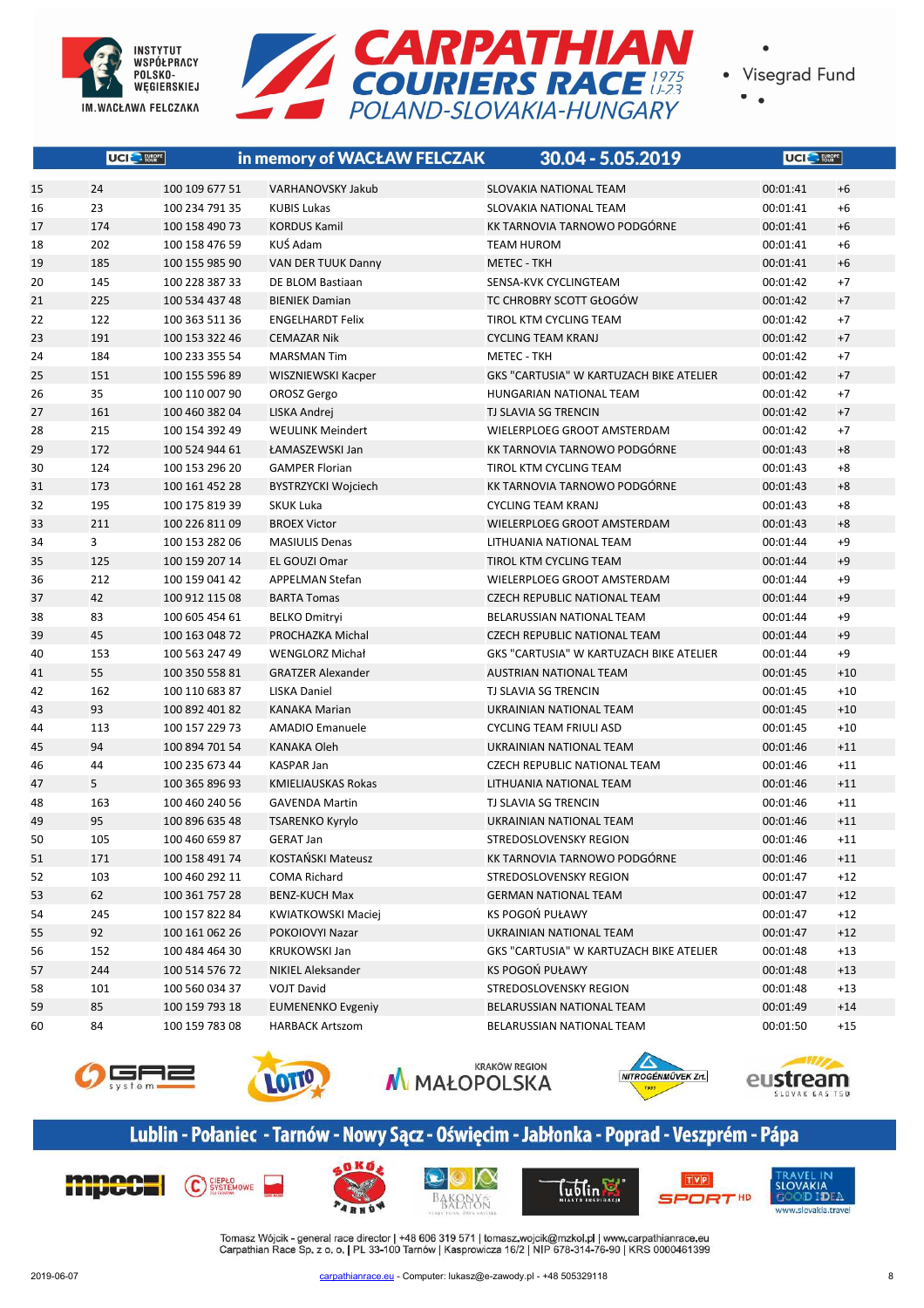



|                                 | $\sim$ |
|---------------------------------|--------|
| $\sim$ $\sim$<br>$\overline{a}$ |        |
|                                 |        |
| ۰.<br>×<br>÷<br>т               |        |

|    | UCI HEROPE |                | in memory of WACŁAW FELCZAK | $30.04 - 5.05.2019$  | UCI E FUROPE |       |
|----|------------|----------------|-----------------------------|----------------------|--------------|-------|
|    |            |                |                             |                      |              |       |
| 61 | 205        | 100 545 399 49 | <b>BZDAK Cezary</b>         | TEAM HUROM           | 00:01:51     | $+16$ |
| 62 | 243        | 100 158 487 70 | PROĆ Bartlomiej             | KS POGOŃ PUŁAWY      | 00:01:51     | $+16$ |
| 63 | 164        | 100 461 053 93 | <b>VRABEL Radovan</b>       | TJ SLAVIA SG TRENCIN | 00:02:00     | $+25$ |

#### **TEAM CLASSIFICATION - VISEGRAD FOUND**

| <b>RANK</b>    | <b>CODE</b> | <b>TEAM</b>                             | <b>COUNTRY</b> | <b>RESULT</b> | GAP   |
|----------------|-------------|-----------------------------------------|----------------|---------------|-------|
| $\mathbf{1}$   | <b>SKV</b>  | SENSA-KVK CYCLINGTEAM                   | <b>NED</b>     | 00:04:50      |       |
| 2              | <b>POL</b>  | POLISH NATIONAL TEAM                    | POL            | 00:04:53      | $+3$  |
| 3              | <b>MET</b>  | <b>METEC - TKH</b>                      | <b>NED</b>     | 00:04:54      | $+4$  |
| 4              |             | TEAM ISEO SERRATURE RIME CARNOVALI      | <b>ITA</b>     | 00:04:58      | $+8$  |
| 5              | <b>GER</b>  | <b>GERMAN NATIONAL TEAM</b>             | <b>GER</b>     | 00:04:58      | $+8$  |
| 6              | <b>FRI</b>  | <b>CYCLING TEAM FRIULI ASD</b>          | <b>ITA</b>     | 00:04:59      | $+9$  |
| $\overline{7}$ | <b>CCC</b>  | <b>CCC DEVELOPMENT TEAM</b>             | <b>POL</b>     | 00:04:59      | $+9$  |
| 8              | <b>CHR</b>  | TC CHROBRY SCOTT GŁOGÓW                 | POL            | 00:05:00      | $+10$ |
| 9              | <b>TIR</b>  | <b>TIROL KTM CYCLING TEAM</b>           | <b>AUT</b>     | 00:05:00      | $+10$ |
| 10             | <b>LTU</b>  | LITHUANIA NATIONAL TEAM                 | LTU            | 00:05:01      | $+11$ |
| 11             | <b>THU</b>  | <b>TEAM HUROM</b>                       | <b>POL</b>     | 00:05:01      | $+11$ |
| 12             | <b>HUN</b>  | HUNGARIAN NATIONAL TEAM                 | <b>HUN</b>     | 00:05:01      | $+11$ |
| 13             | <b>SVK</b>  | SLOVAKIA NATIONAL TEAM                  | <b>SVK</b>     | 00:05:02      | $+12$ |
| 14             |             | GKS "CARTUSIA" W KARTUZACH BIKE ATELIER | <b>POL</b>     | 00:05:02      | $+12$ |
| 15             | <b>AUT</b>  | <b>AUSTRIAN NATIONAL TEAM</b>           | <b>AUT</b>     | 00:05:03      | $+13$ |
| 16             | <b>WIE</b>  | WIELERPLOEG GROOT AMSTERDAM             | <b>NED</b>     | 00:05:04      | $+14$ |
| 17             | <b>CZE</b>  | <b>CZECH REPUBLIC NATIONAL TEAM</b>     | <b>CZE</b>     | 00:05:05      | $+15$ |
| 18             | <b>TAR</b>  | KK TARNOVIA TARNOWO PODGÓRNE            | POL            | 00:05:07      | $+17$ |
| 19             | <b>CCK</b>  | <b>CYCLING TEAM KRANJ</b>               | <b>SLO</b>     | 00:05:11      | $+21$ |
| 20             | <b>BLR</b>  | BELARUSSIAN NATIONAL TEAM               | <b>BLR</b>     | 00:05:11      | $+21$ |
| 21             | POG         | KS POGOŃ PUŁAWY                         | <b>POL</b>     | 00:05:12      | $+22$ |
| 22             | <b>SLA</b>  | <b>TJ SLAVIA SG TRENCIN</b>             | <b>SVK</b>     | 00:05:13      | $+23$ |
| 23             | <b>UKR</b>  | UKRAINIAN NATIONAL TEAM                 | <b>UKR</b>     | 00:05:15      | $+25$ |
| 24             | <b>SSR</b>  | STREDOSLOVENSKY REGION                  | <b>SVK</b>     | 00:05:18      | $+28$ |



# Lublin - Połaniec - Tarnów - Nowy Sącz - Oświęcim - Jabłonka - Poprad - Veszprém - Pápa

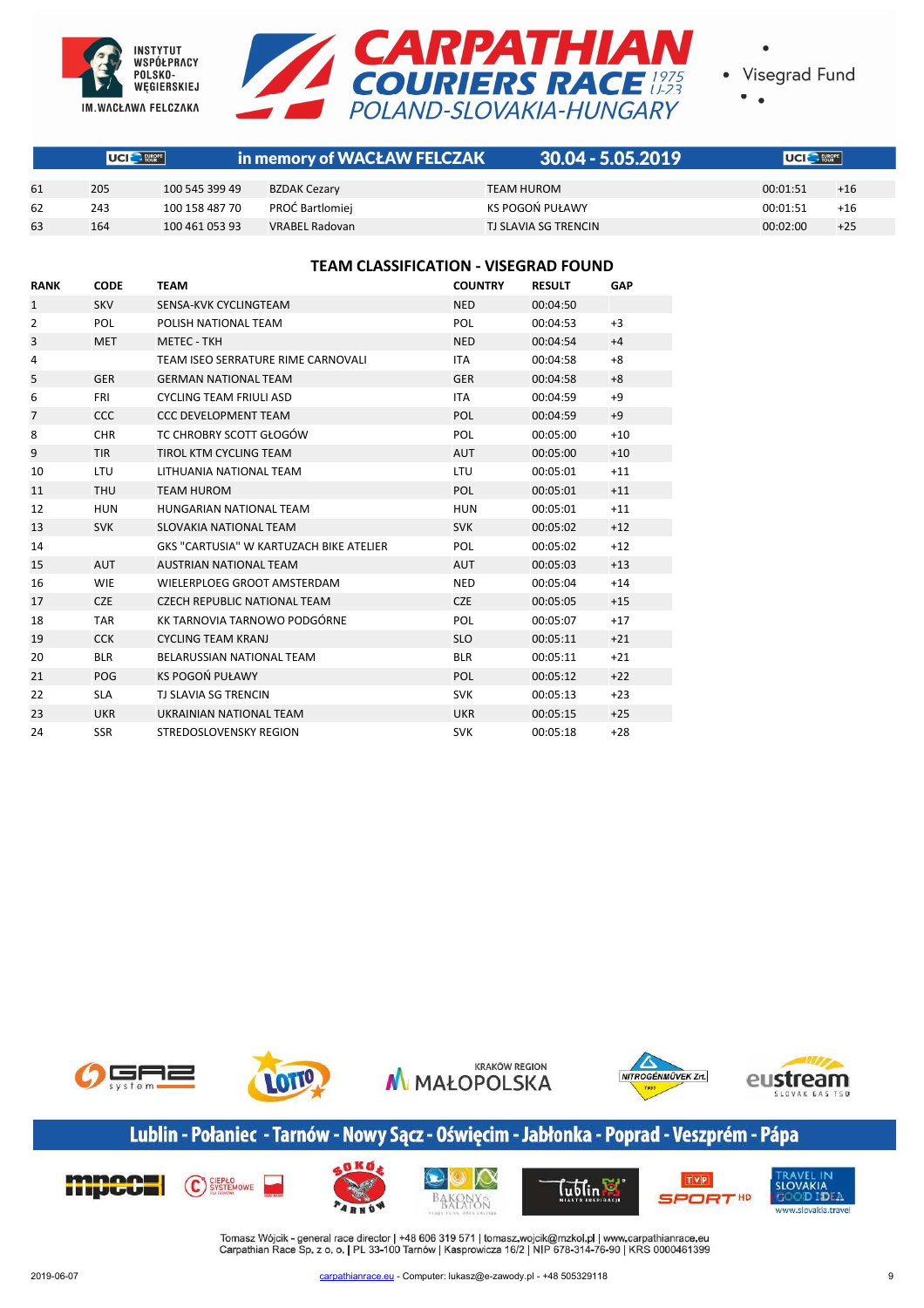



|                                | UCI <sup>O</sup> - FURGPE | in memory of WACŁAW FELCZAK             |                | 30.04 - 5.05.2019 | UCI <sup>O</sup> FUNC |  |  |  |  |
|--------------------------------|---------------------------|-----------------------------------------|----------------|-------------------|-----------------------|--|--|--|--|
| <b>ORDER OF TECHNICAL CARS</b> |                           |                                         |                |                   |                       |  |  |  |  |
| <b>ORDER</b>                   | <b>CODE</b>               | <b>TEAM</b>                             | <b>COUNTRY</b> |                   |                       |  |  |  |  |
| $\mathbf{1}$                   | <b>POL</b>                | POLISH NATIONAL TEAM                    | POL            |                   |                       |  |  |  |  |
| $\overline{2}$                 | SKV                       | SENSA-KVK CYCLINGTEAM                   | <b>NED</b>     |                   |                       |  |  |  |  |
| 3                              | TIR                       | TIROL KTM CYCLING TEAM                  | <b>AUT</b>     |                   |                       |  |  |  |  |
| 4                              | <b>MET</b>                | <b>METEC - TKH</b>                      | <b>NED</b>     |                   |                       |  |  |  |  |
| 5                              | <b>HUN</b>                | HUNGARIAN NATIONAL TEAM                 | <b>HUN</b>     |                   |                       |  |  |  |  |
| 6                              | <b>CZE</b>                | <b>CZECH REPUBLIC NATIONAL TEAM</b>     | <b>CZE</b>     |                   |                       |  |  |  |  |
| 7                              |                           | GKS "CARTUSIA" W KARTUZACH BIKE ATELIER | POL            |                   |                       |  |  |  |  |
| 8                              | GER                       | <b>GERMAN NATIONAL TEAM</b>             | <b>GER</b>     |                   |                       |  |  |  |  |
| 9                              | AUT                       | <b>AUSTRIAN NATIONAL TEAM</b>           | <b>AUT</b>     |                   |                       |  |  |  |  |
| 10                             | <b>LTU</b>                | LITHUANIA NATIONAL TEAM                 | LTU            |                   |                       |  |  |  |  |
| 11                             | <b>FRI</b>                | <b>CYCLING TEAM FRIULI ASD</b>          | <b>ITA</b>     |                   |                       |  |  |  |  |
| 12                             |                           | TEAM ISEO SERRATURE RIME CARNOVALI      | <b>ITA</b>     |                   |                       |  |  |  |  |
| 13                             | <b>CCC</b>                | <b>CCC DEVELOPMENT TEAM</b>             | POL            |                   |                       |  |  |  |  |
| 14                             | <b>SVK</b>                | SLOVAKIA NATIONAL TEAM                  | <b>SVK</b>     |                   |                       |  |  |  |  |
| 15                             | <b>CHR</b>                | TC CHROBRY SCOTT GŁOGÓW                 | POL            |                   |                       |  |  |  |  |
| 16                             | THU                       | <b>TEAM HUROM</b>                       | POL            |                   |                       |  |  |  |  |
| 17                             | <b>WIE</b>                | WIELERPLOEG GROOT AMSTERDAM             | <b>NED</b>     |                   |                       |  |  |  |  |
| 18                             | <b>TAR</b>                | KK TARNOVIA TARNOWO PODGÓRNE            | POL            |                   |                       |  |  |  |  |
| 19                             | <b>BLR</b>                | BELARUSSIAN NATIONAL TEAM               | <b>BLR</b>     |                   |                       |  |  |  |  |
| 20                             | <b>CCK</b>                | <b>CYCLING TEAM KRANJ</b>               | <b>SLO</b>     |                   |                       |  |  |  |  |
| 21                             | <b>SLA</b>                | TJ SLAVIA SG TRENCIN                    | <b>SVK</b>     |                   |                       |  |  |  |  |
| 22                             | POG                       | KS POGOŃ PUŁAWY                         | POL            |                   |                       |  |  |  |  |
| 23                             | <b>UKR</b>                | UKRAINIAN NATIONAL TEAM                 | <b>UKR</b>     |                   |                       |  |  |  |  |
| 24                             | <b>SSR</b>                | <b>STREDOSLOVENSKY REGION</b>           | <b>SVK</b>     |                   |                       |  |  |  |  |

# **COMMISSAIRES PANEL COMMUNIQUE**

Riders 32 VAS Balazs (100 236 563 61) - HUNGARIAN NATIONAL TEAM 35 OROSZ Gergo (100 110 007 90) - HUNGARIAN NATIONAL TEAM are penalised according to the art. 2.12.007.3.6 (body numbers modified) – 50 CHF each

Team Manager of HUNGARIAN NATIONAL TEAM - VALTER Tiboz (100 024 463 03) is penalised according to the art. 2.12.007.3.6 – 100 CHF



### Lublin - Połaniec - Tarnów - Nowy Sącz - Oświęcim - Jabłonka - Poprad - Veszprém - Pápa

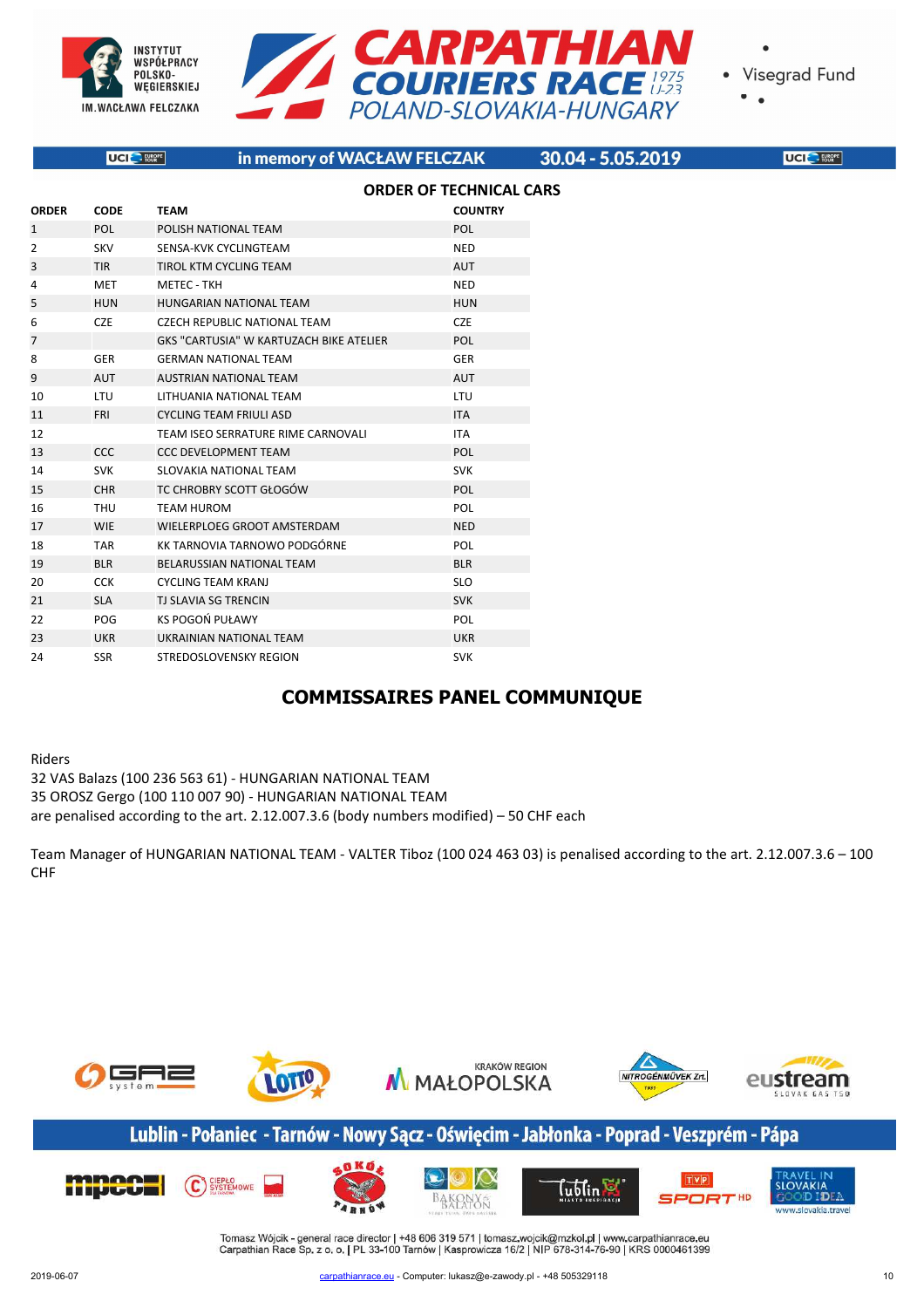

**JERSEY HOLDERS AFTER PROLOGUE**

**UCI** BERRE

POLSKO-

in memory of WACŁAW FELCZAK

30.04 - 5.05.2019

UCI<sup>C</sup> FUSER<sup></sup>

**Bogusławski Marceli (13) POLISH NATIONAL TEAM**

**GAZ-SYSTEM**

**Dalla Valle Nicolas (121) TIROL KTM CYCLING TEAM**

**IN MEMORY OF WACŁAW FELCZAK**

# **INDIVIDUAL GENERAL CLASSIFICATION - white**

#### **POINT CLASSIFICATION - orange**

# me.  $O<sub>CH</sub>$

#### **MOUNTAIN CLASSIFICATION - green**



#### **SPRINT CLASSIFICATION - yellow**

**Fireway** 

# LOTIO



# Lublin - Połaniec - Tarnów - Nowy Sącz - Oświęcim - Jabłonka - Poprad - Veszprém - Pápa



Tomasz Wójcik - general race director | +48 606 319 571 | tomasz wojcik@mzkol.pl | www.carpathianrace.eu<br>Carpathian Race Sp. z o. o. | PL 33-100 Tarnów | Kasprowicza 16/2 | NIP 678-314-76-90 | KRS 0000461399



### **MAŁOPOLSKA MAŁOPOLSKA Kraków Region**

**Bloem Joren (144) SENSA-KVK CYCLINGTEAM** Jersey wearer: **Van Den Berg Marijn (181) METEC - TKH**

# **LOTTO**

**Gademan Sam (146) SENSA-KVK CYCLINGTEAM**

2019-06-07 carpa carpathianrace.eu - Computer: lukasz@e-zawody.pl - +48 505329118